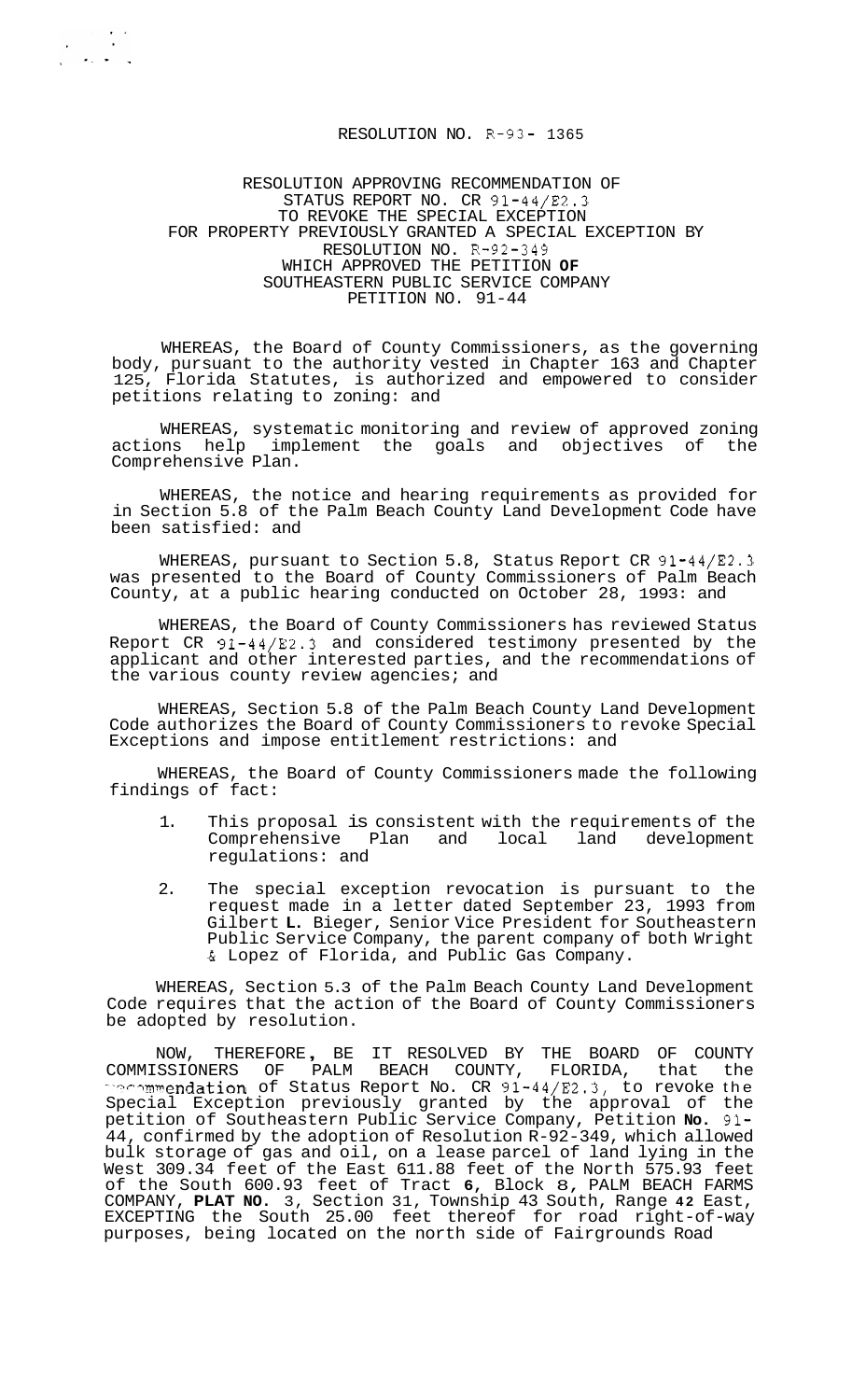North, approximately 0.05 of a mile east **of** State Road *7,* in the IG-General Industrial Zoning District, is approved.

Commissioner Marcus Resolution. moved for approval **of** the

The motion was seconded by Commissioner Aaronson and, upon being put to a vote, the vote was as follows:

| MARY MCCARTY, CHAIR | Absent |
|---------------------|--------|
| BURT AARONSON       | Aye    |
| KEN FOSTER          | Aye    |
| MAUDE FORD LEE      | Aye    |
| KAREN T. MARCUS     | Aye    |
| WARREN H. NEWELL    | Aye    |
| CAROL ROBERTS       | Absent |
|                     |        |

The Chair thereupon declared the resolution was duly passed and adopted this 28th day of <u>October</u>, 1993.

APPROVED AS TO FORM AND LEGAL SUFFICIENCY

 $\label{eq:2} \frac{1}{\sqrt{2}}\left(\frac{1}{\sqrt{2}}\right)^2\frac{1}{\sqrt{2}}\left(\frac{1}{\sqrt{2}}\right)^2.$ 

BY: Baken aller

PALM BEACH COUNTY, FLORIDA BY ITS BOARD **OF** COUNTY **..x%""\\\**  -.5 -----~ -- **cOUA!\$\$~-**  COMMISSIONERS DOROTHY, H. WILKEN, 3  $BY:$  $DEPUT$ CLER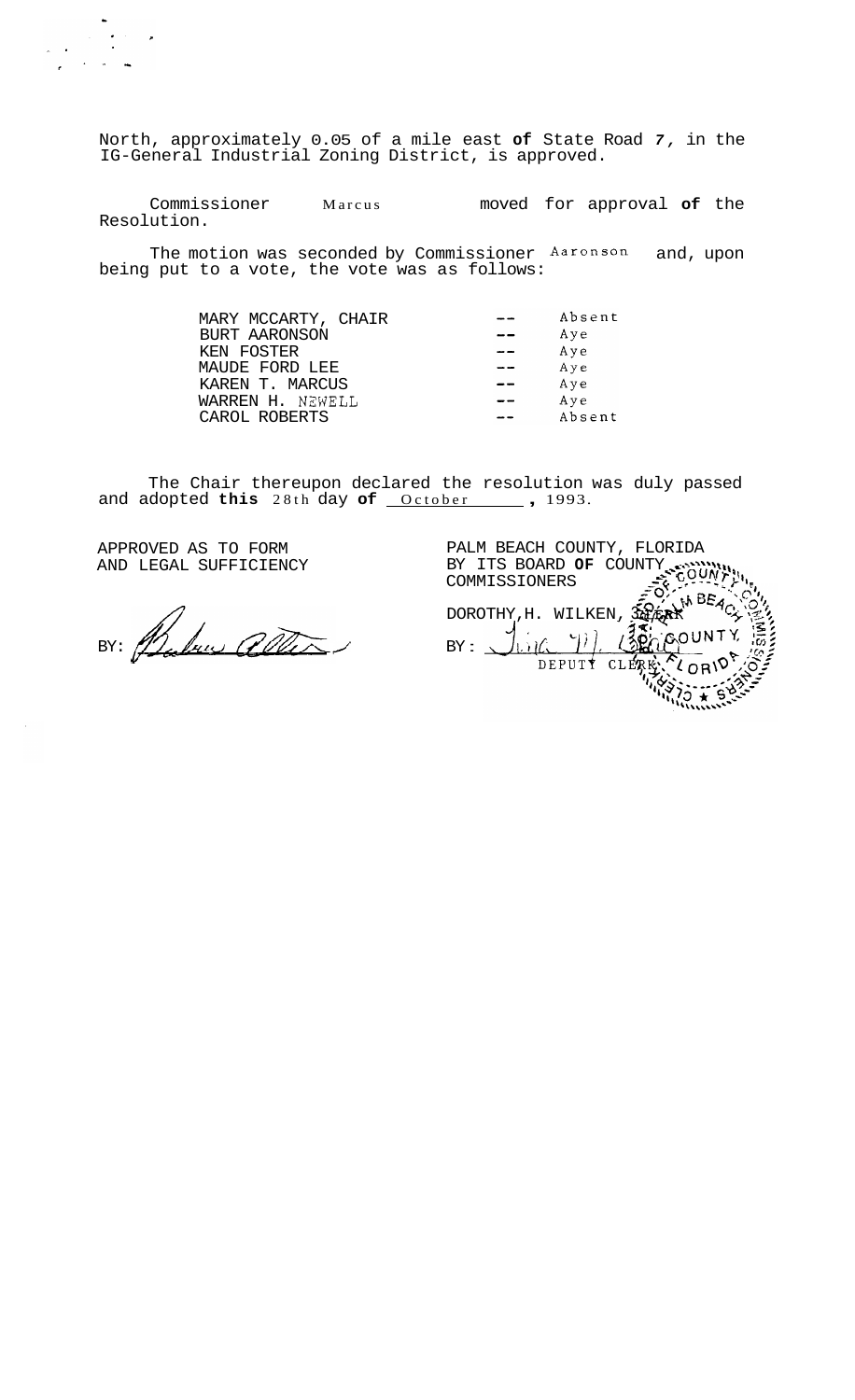# R93 1366D

 $\label{eq:2.1} \begin{array}{ll} \mathcal{L}_{\mathcal{A}}(\mathcal{A}) & \mathcal{L}_{\mathcal{A}}(\mathcal{A}) \\ \mathcal{L}_{\mathcal{A}}(\mathcal{A}) & \mathcal{L}_{\mathcal{A}}(\mathcal{A}) \end{array}$ 

## **DEVELOPMENT AGREEMENT**

THIS AGREEMENT Is made and entered into thls \_\_\_\_\_\_\_\_\_ day<br><sup>1993</sup> 1993, by and between GUARDIAN of **W.I.Z. 8 1993**, 1993, by and between GUARDIAN **CONSTRUCTION CORPORATION, INC., a Fiorlda Corporatlon, d/b/a THE GUARDIAN COMPANIES, hereinafter referred to as "Developer," and PALM BEACH COUNTY, a subdlvlslon of the State of Florlda, hereinafter referred to as "COUNTY."** 

**WHEREAS, Developer owns** or **controls lands located in Palm**  Beach County, Flor Ida, and legally described on Exhiblt "A," **attached hereto and thereby made a part hereof as if fully Set out in thls paragraph and herelnafter referred to as the "Property;" and** 

WHEREAS, Developer has appl led for an Off Icla! Zoning Map **Amendment (OZMA)** for **the Property from the County under Rezoning Petition No. 93-34, to construct a 238 unit resldentlal zero lot**  I**I** ne home community known as "ROSSMOOR LAKES" (hereinafter **referred to as "the ProJect") on a** *59.5+/-* **acre tract** of **land located on the west slde of El Clair Ranch Road and south Of Boynton Beach Boulevard in unincorporated Palm Beach County, FL; and** 

**WHEREAS, the Palm Beach County Comprehensive Plan requires that the adequacy of public facllitles and sound Capital improvement plannlng be ensured, while providing certalnty in the Process of obtalning development approvals and reducing the economic costs of development by provldlng greater regulatory certainty; and** 

**WHEREAS, Palm Beach County's Trafflc Performance Standards, appearing In Article 7, Section 7.9 of the County's Unified Land Development Code (ULDC), sets forth minlmum standards that must be met before** a **proposed proJect can receive a Certificate of**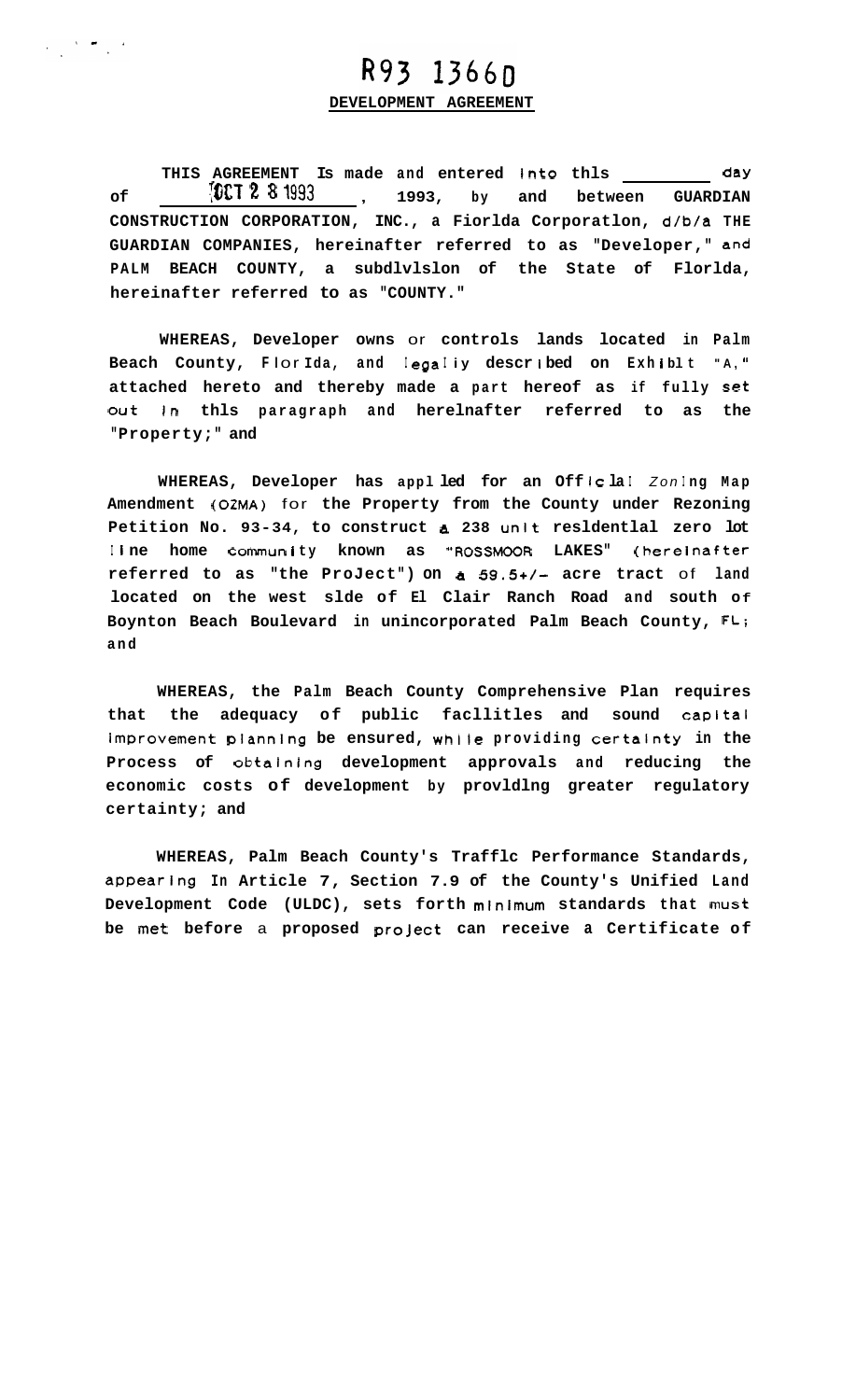Concurrency Reservation from the County. These standards cannot be met by the Developer for the ProJect that is the subject of if the County takes finai action to adcpt this Agreement. Certain more permissive Florlda Department of Transportation (FDOT) Traffic Performance Standards for which the County ras requested approval from the Florida Department of Community Affairs (FDCA), then the standard can be met without additioral road improvements; and

WHEREAS, Developer is desirous of obtaining a Conditional Certificate of Concurrency Reservation from the County for the Project, which under the County's "Adequate Public Facilit es Standards" of Article 11 of the ULDC is a prerequisite "or obtaining development approvals from the County; and

WHEREAS, both Developer and the County desire to enter Into a Development Agreement under the provisions of Article 12 of the ULDC, which establishes certain minimum standards for such a Development Agreement.

NOW THEREFORE, for and In consideration of these premisss, the mutual undertakings and agreements herein contained and assumed, Developer and County hereby covenant and agree as foi lows:

 $1.$ The foregoing statements are true and correct.

The definitions and references provided in Article 3 of the  $2.$ ULDC shail be applied in interpreting the terms as used in this Agreement and shall apply unless the context indicates a different meaning.

 $3.$ This Agreement shall consist of the following provisions:

Legal description and owner. Documents describing the A. Individual parcels that together comprise the Property, Including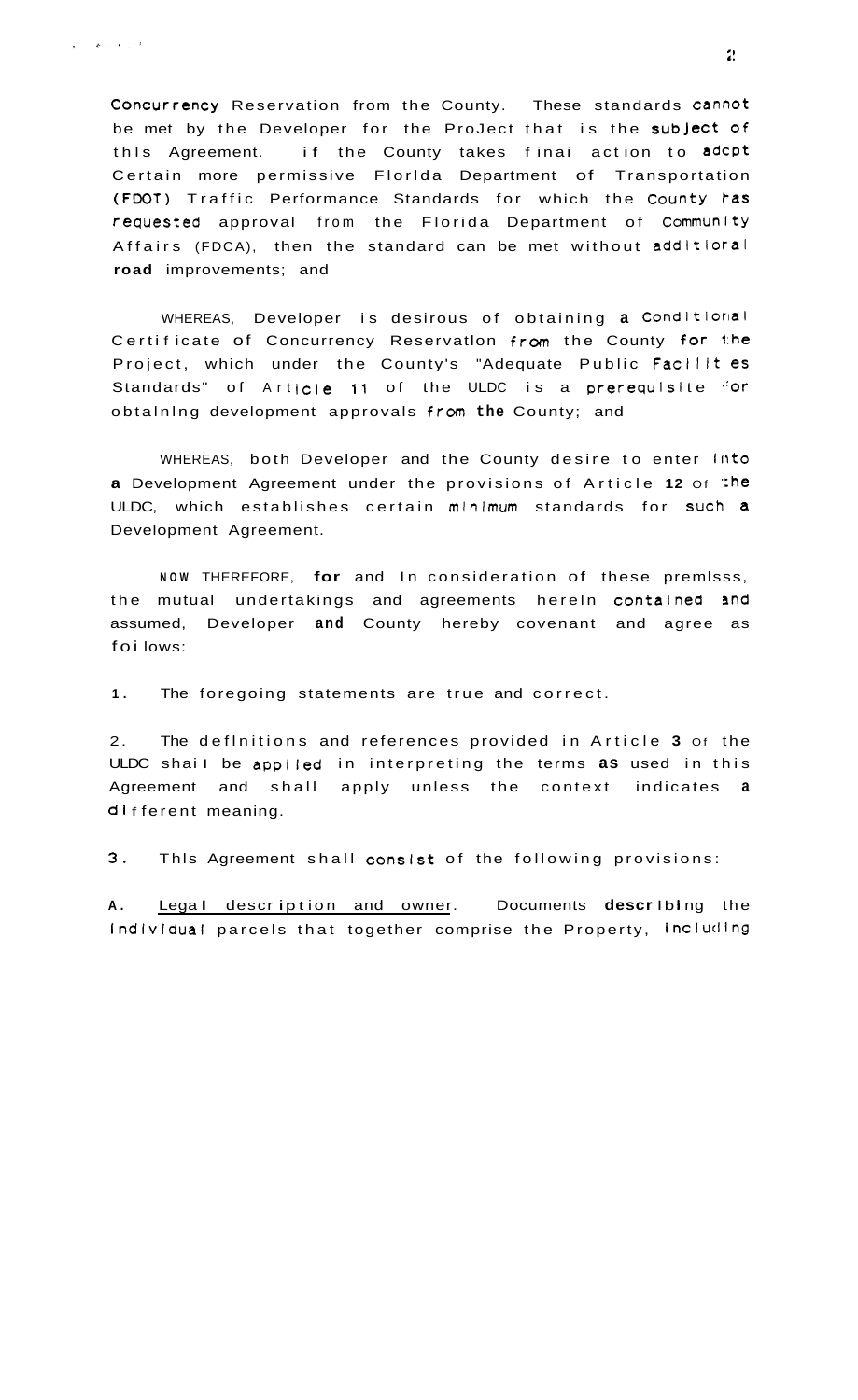their respective Palm Beach County Property Control Numbers, acreages and owners, are attached as Exhibit "A." The boundary Survey showlng the Property In Its entlrety as proposed for development was prepared by Keshavarz & Assoclates. Inc. and Is attached as Exhibit "B."

В. Duration. Thls Agreement shall continue for ten (10) Years. It may be terminated, amended or extended by mutual consent of the Board of County Commissioners of Palm Beach County and lhe Developer subject to the publlc hearing process set forth in Article 12, Section 12.4.E of the ULDC.

#### $\mathbf{C}$ . Uses, densities, intensities and height.

 $\lambda_{\rm{max}}$ 

(1) The proposed ProJect shall include not more than the maximum of 238 resldentlal dwelling units permitted on the Property by the MR5 future land use designation. The maximum Permltted denslty of the land is five (5) dwelling units per acre  $(5 du/a)$ .

In addition to a maximum of 238 slngie family detached  $(2)$ residential dwelling units, the proposed ProJect shall provide a 7,500 square foot clubhouse with olympic size swimming pool and four (4) tennls courts, and a 2,000 square foot satell te clubhouse. Building helghts shall not exceed the maximum helght of 35 feet avallabie under the Palm Beach County property development regulations of Article 6, Section 6.5 of the ULDC for the RTU - Resldentlai Transitlonai Use District, unless otherw se approved by the Board of County Commissioners.

D. Future land use deslgnation. MR5 (Medium Residentlai 5).

E. Zoning district designation. The property is currently zoned AR - Agricultural Resldentlai. Rezonlng Petition NO. 93.34 seeks County approval for an Official Zoning Map Amendment (OZMA)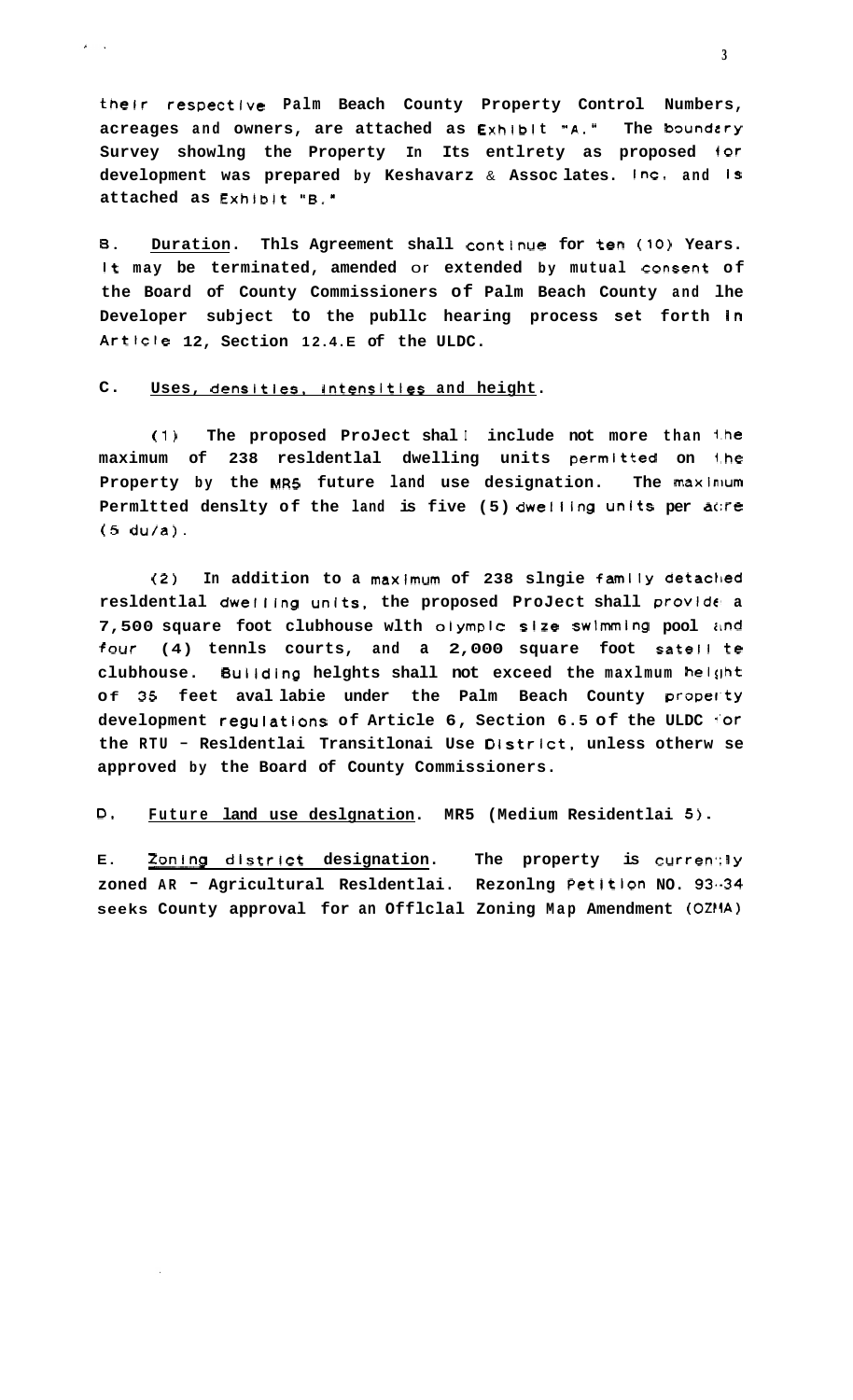**for rezonlng to the RTU** - **Resldential Transitional Zonlng Dlstrlct.** 

**F. Conceptual site plan. AS this Is an application** For **"stralght" rezonlng to the RTU District, no conceptual site pian Is requlred.** 

**G. Public facllity adequacy. Wlth the exception of traffic,**  all **other publlc facllities for WhlCh adequacy determinations** Ire **requlred under the County's Comprehenslve Plan (1.e. M3SS Transit, Solid Waste, Potable Water, Sanltary Sewer, Drainage, Recreation/Open Space and Fire-Rescue) are avallable to serve the Property. Public utllitles services wlII be provided to the Property by the Palm Beach County Water Utilities Department. A Developer's Agreement will be executed wlth Palm Beach County Water Utllltles to reserve capaclty for this site.** 

#### **H. Reservatlon** or **dedlcatlon of land. None required.**

**I. Local development permlts. An Application for Concurrency Reservation for 2380 vehlcle trips was fl led wlth the County on May 21, 1993. An appllcatlon** for **an Offlclal Zoning Map Amendment (OZMA) was f I led wlth Palm Beach County on July 21, 1993. Upon f lnal approval of Rezoning Pet it ion No. 93-34, the Developer will apply to the County for plat approval, paving and drainage permits and buiidlng permits for the Property.** 

**J. Local development permlts obtalned by property owner. All**  local development permlts ldentifled In paragraph 3.1 above stall **be obtalned at the sole cost of the Developer. in the event that any such local development permits are not recelved, no further development** of **the Property shal I be allowed untl I such time as the Board of County Commlssloners has reviewed the matter and determlned at publlc hearlng whether** or **not to terminate the Development Agreement,** or **to modify It In a manner consislent wlth the publlc Interest and the Comprehenslve Pian.**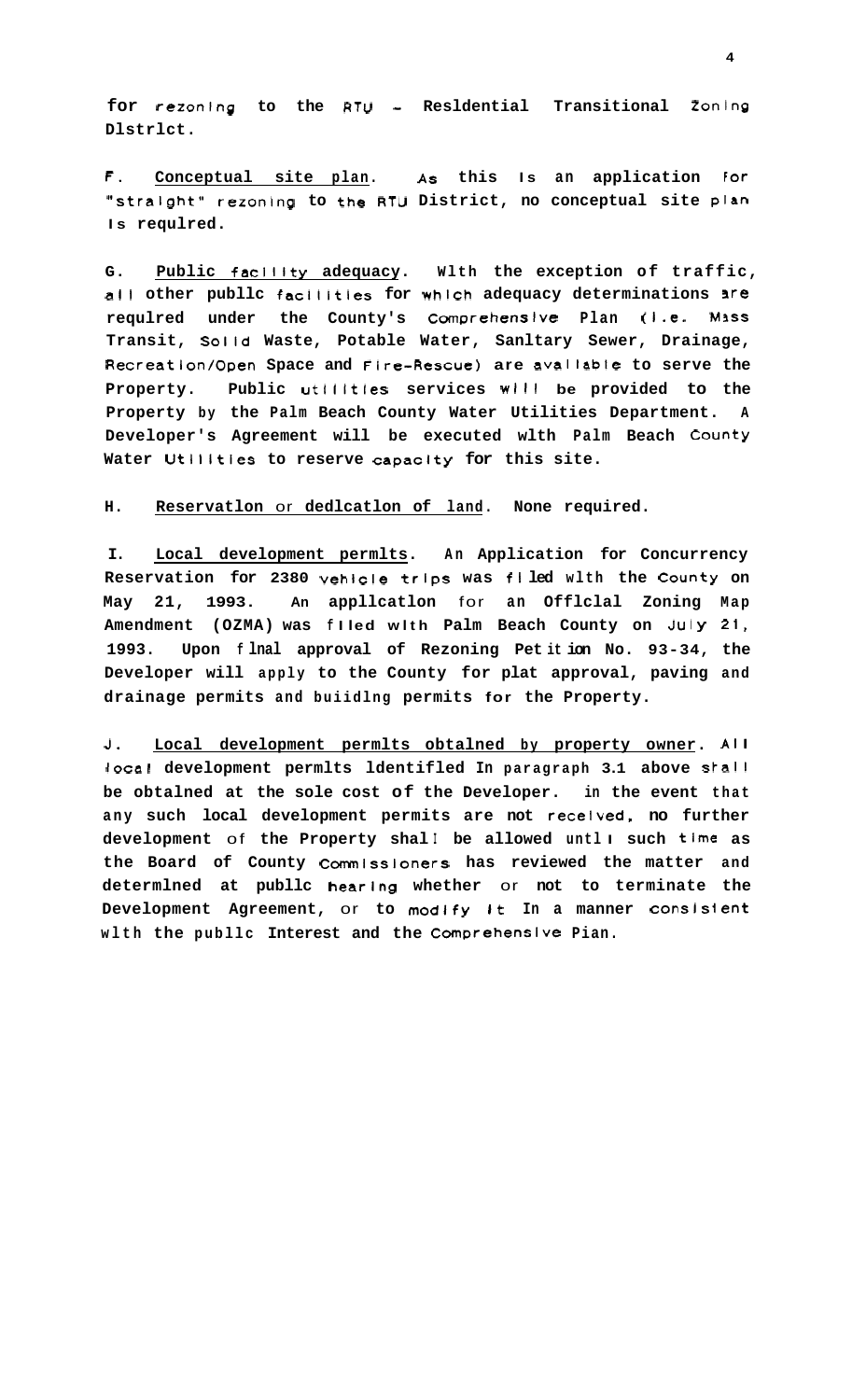Consistency with the Comprehensive Plan. The parties f nd  $K$ . and agree that slngie family resldentiai development on the Property Is conslstent with the Palm Beach County Comprehens ve  $Plan.$ 

Consistency with the Unified Land Development Code.  $L$ . "he parties flnd and agree that single family residentlal development on the Property Is conslstent with the site development standards contained in Article 7 of the ULDC.

Compliance with laws not ldentified in Development **M**. Agreement. Failure of this Agreement to address a particu ar Permit, condition, term or restriction shall not relieve  $:he$ Developer of the necessity of complying with the law governing sald permitting requirements, conditions, terms or restrictions, and any matter or thing required to be done under exist Ing ordinances of Palm Beach County shall not be otherwise amended, modified or waived unless such modification, amendment or waiver is expressly provided for In the Agreement with specific reference to the provislons so waived, modlfied or amended.

#### Perlodlc Review; Breach.  $N$

Annual Review. The Board of County Commissioners shall  $(1)$ review the development subject to this Agreement every twelve (12) months, commencing twelve (12) months after the effective date of the Agreement.

Initlation. The annual review shall be initiated by  $(2)$ the Developer subject to the Agreement by submitting an annual report to the Planning Director, along with the review fee as adopted by the Board of County Commissioners. The initial annual report shall be submitted eleven (11) months after the effective date of the Agreement, and every twelve (12) months thereafter.

 $\mathbb{R}^2$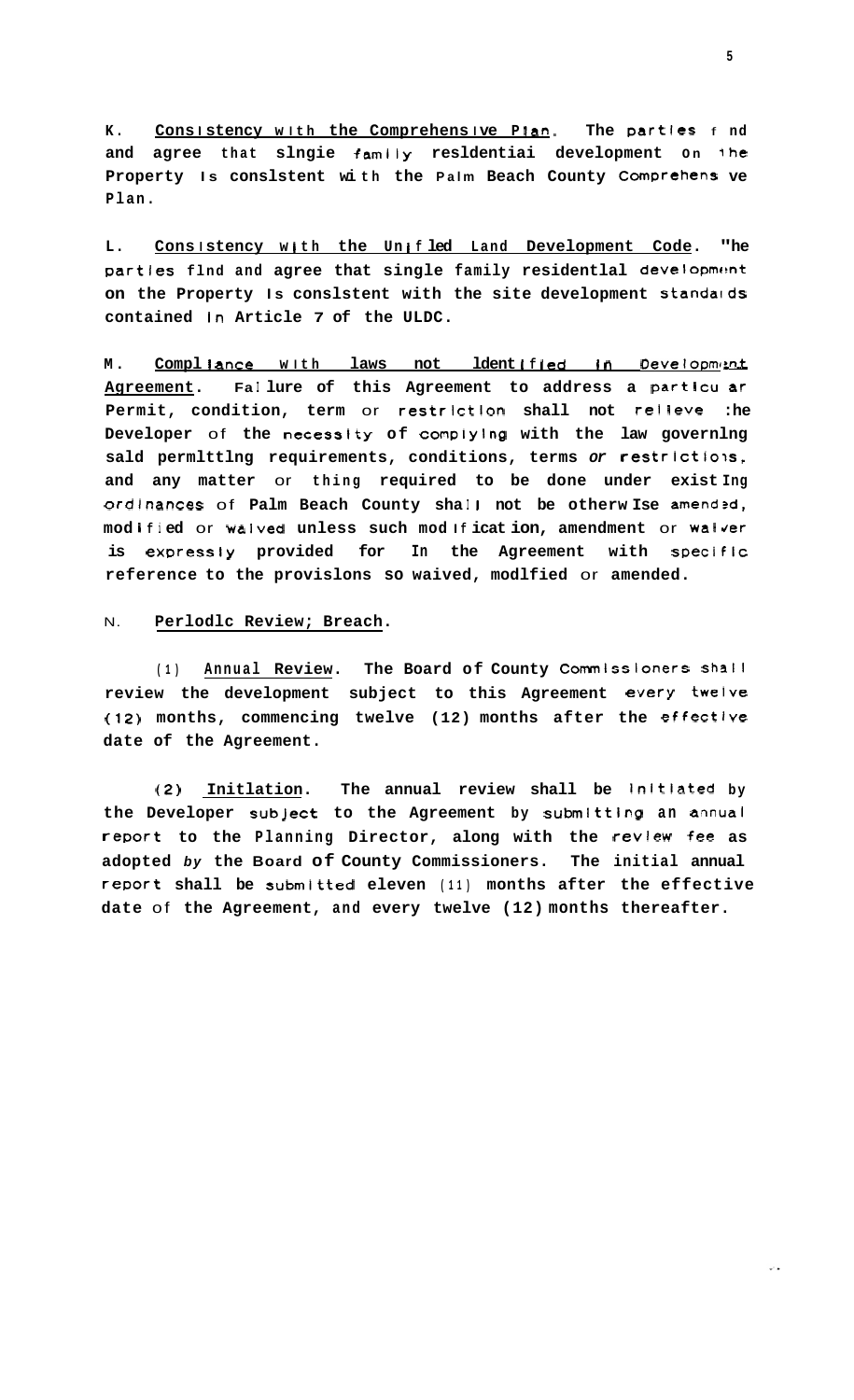(3) Compliance. If the Planning Director flnds and **determines that the Developer has compiled in good falth wlth the terms and conditions of the Agreement during the perlod under reVleW, the review for that period is and shall be concluded.** 

 $\mathcal{L}^{\mathcal{L}}(\mathcal{L}^{\mathcal{L}})$  and  $\mathcal{L}^{\mathcal{L}}(\mathcal{L}^{\mathcal{L}})$  and  $\mathcal{L}^{\mathcal{L}}(\mathcal{L}^{\mathcal{L}})$ 

**(4) Breach. if the Planning Director makes a preiimlnary finding that there has been a failure to comply with the terms of**  this Agreement, such finding shai! be referred to the Board of **County Commissioners, who shall conduct two (2) public hearings pursuant to the requirements of Article 12, Section 12.4.E of the ULDC, at which the Developer may demonstrate good faith compliance with the terms of the Agreement. if the Board of**  County Commissioners flnds and determines during the public hearings, on the basis of substantial competent evldence, that **the Developer has not complied in good faith with the terms end conditions of the Agreement during the perlod under review, the Board of County Commissioners may modify or revoke the Agreemert.** 

# **0.** Condltlons necessary to insure compliance with Unified Land **Development Code and Comprehensive Pian.**

(1) **Prior to obtaining the first building permit(s) for l.he residentlai development proJect (except dry models)** or **prior to**  April 1, 1994, whichever first occurs, the Developer shall Satisfy the Countywide Traffic Performance Code's Alternate Test One for the roadway I ink of Jog Road between Boynton Beach **Boulevard and Gateway Boulevard, which now requires ':he construction of improvements to widen this roadway link from ':wo (2) to a four (4) lane divided section.** 

**(a) This requirement may be satisfied by (1) County adopt on of the FDOT's more permissive traffic performance standards; or by (2) the Developer** or **some other public** or **private ent ty**  Posting surety for construction of those improvements (additional **travel/turn lanes) necessary to satlsfy the requirements Of Alternate Test One for the above rnentloned roadway I ink;** or **by**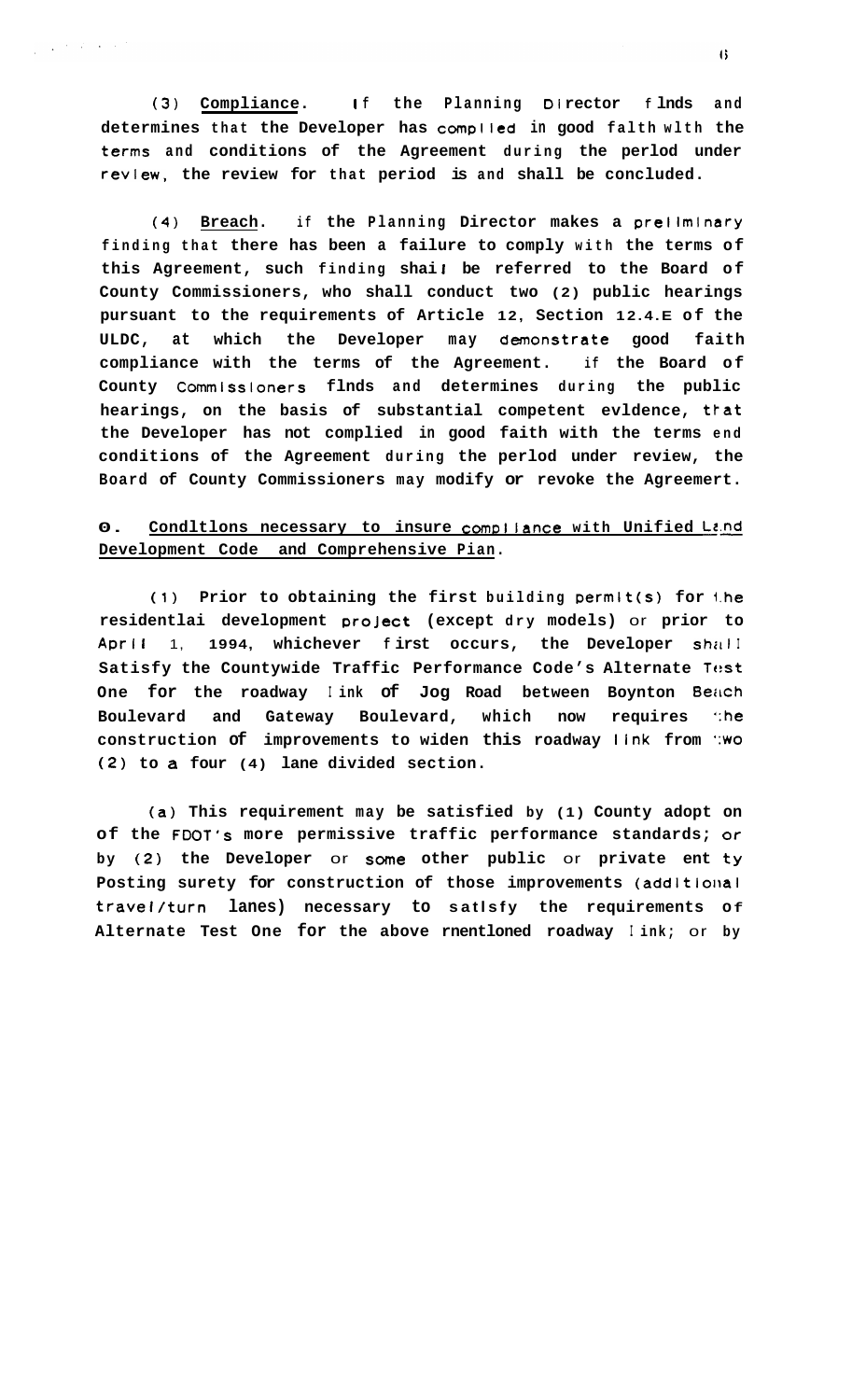**(3) reducing the** *sire* **and/or traffic Impacts of the proposc!d Project.** 

**(b) If Palm Beach County does not adopt more permiss1~'e revlslons to the Countywlde Trafflc Performance Code's Peak** Hollr **Level-of-Service Capacity Standards for two-lane roadways, 110 more than 137 slngle-family residential bulldlng permits shall i)e isssued for the ProJect untll contracts have been let for tile construction of improvements to widen Jog Road between Boynton**  Beach Boulevard and Gateway Boulevard to a four-lane divided **sect I on.** 

(2) Prior to issuance of the first building permit(s) for **the proposed Project, the Developer shall secure necessa-Y**  permits and construct the foilowlng Improvements to the **Intersection of El Clalr Ranch Road and Boynton Beach BoulevarJ: Extension of the northbound left turn lane on El Clalr Ranch Road**  to accommodate storage of four (4) vehicles, to Include **appropriate paved tapers/transition areas.** 

**(3) Prior to bulidlng permit issuance, the Developer shall Provide a plat** for **the Property In accordance with provlslons of**  Article 8 of the ULDC, "Subdlvision, Platting, and Required **Improvements. I' The p iatt lng of th Is Property may be phased In**  accordance with a phasing plan acceptable to the Office of  $i$ he **County Eng 1 neer** . **A phase shou Id not be larger than what wol Id reasonably be expected to be completed within the tlme frame of the Posted surety.** 

**P**. Governing Law. This Agreement and the rights and **obligations created hereunder shall be Interpreted, construed ilnd enforced In accordance with the laws** of **the Unlted States iind Florida. Thls Agreement shall not be construed agalnst the pa'ty**  who drafted it and both parties have consulted experts/attorneys **Of their choosing. If any I It igatlon should be brought In Connectlon with this Agreement venue shall** I **le in Palm Be'kch**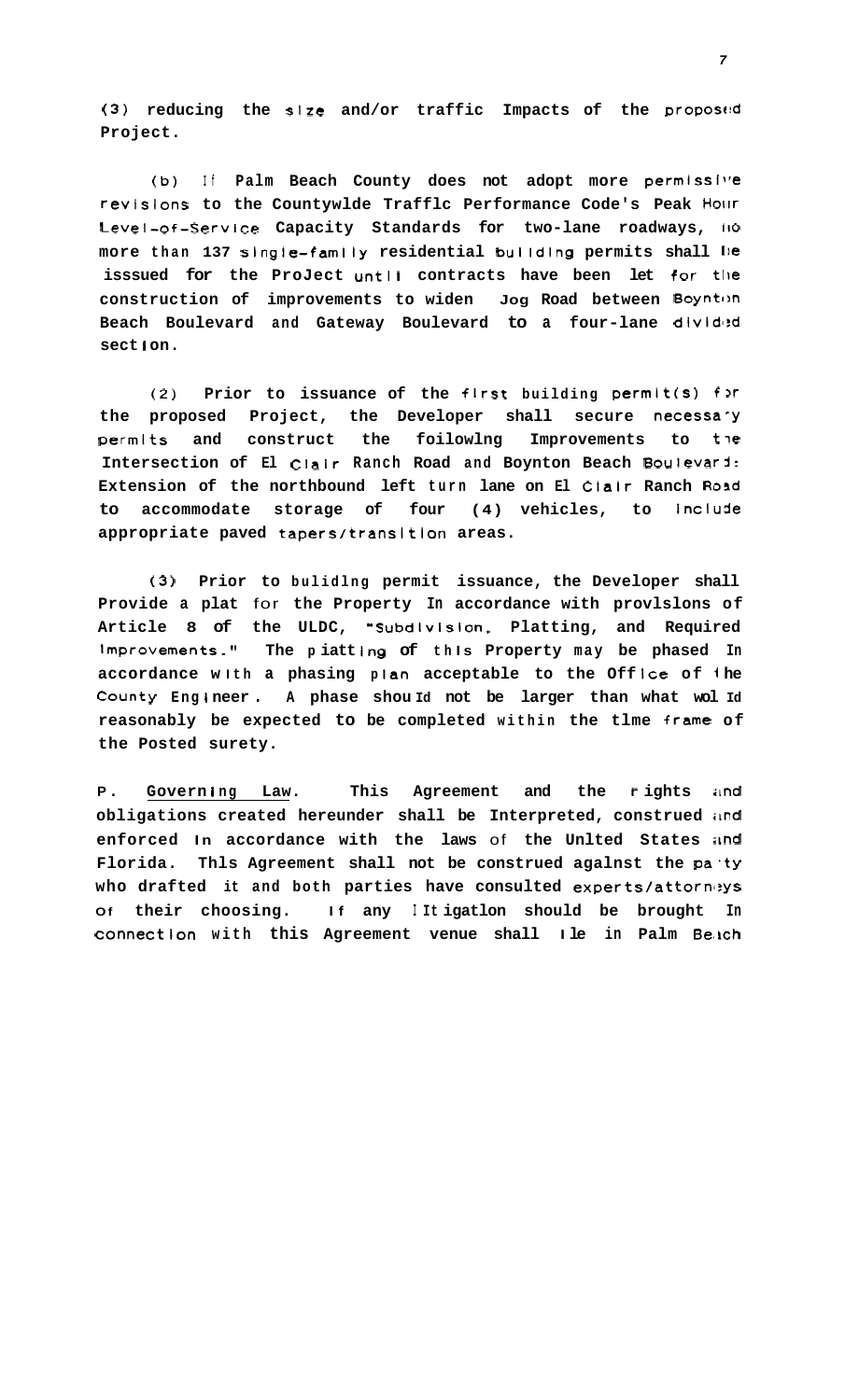County, Florlda, and the prevailing partles shall be entitled to court costs and reasonable attorney fees.

#### $Q$  . Effect of Existing Laws on Lands subject to Agreement.

 $\Delta \sim 10^{-1}$ 

Local Laws at Tlme of Approval Govern. Upon the  $(1)$ approval of this Agreement, the laws, codes, and policies of Palm Beach County in effect at the time of execution of the Agreement shall govern the development of the land, subject to the terms of the Agreement, and for the duration of the Development Agreement.

(2) Countywlde Traffic Performance Standards; future appl Icatlon. It Is specifically anticipated that the more permissive Florlda Department of Transportatlon-based revislcns to the Countywlde Trafflc Performance Code's Peak Hour Level-cf-Service Capaclty Standards for two lane roadways If adopted by the Board of County Commlssloners may be applled to the application for Official Zoning Map Amendment that gives rise to thls Development Agreement. It is agreed and understood by the Partles that the application of these Standards shall not requ re the public hearing specified In subparagraph 3.0(3) below in order to apply to thls Development Agreement.

Exceptions to Local Law Requirements.  $(3)$ Palm Beach County may apply subsequently adopted laws to the lands that are to thls Agreement only If the Board of County subject Commissioners holds one public hearlng noticed pursuant to the requirements of Artlcle 12, Section 12.11 of the ULDC and determines any one of the following:

The (a) Not in Conflict with Laws Governing Agreement. subsequently adopted laws are not in conflict with the aws governing the Agreement, and do not prevent the development of the land uses, intensities, or densities set forth In the Agreement;

الوالود والوجاج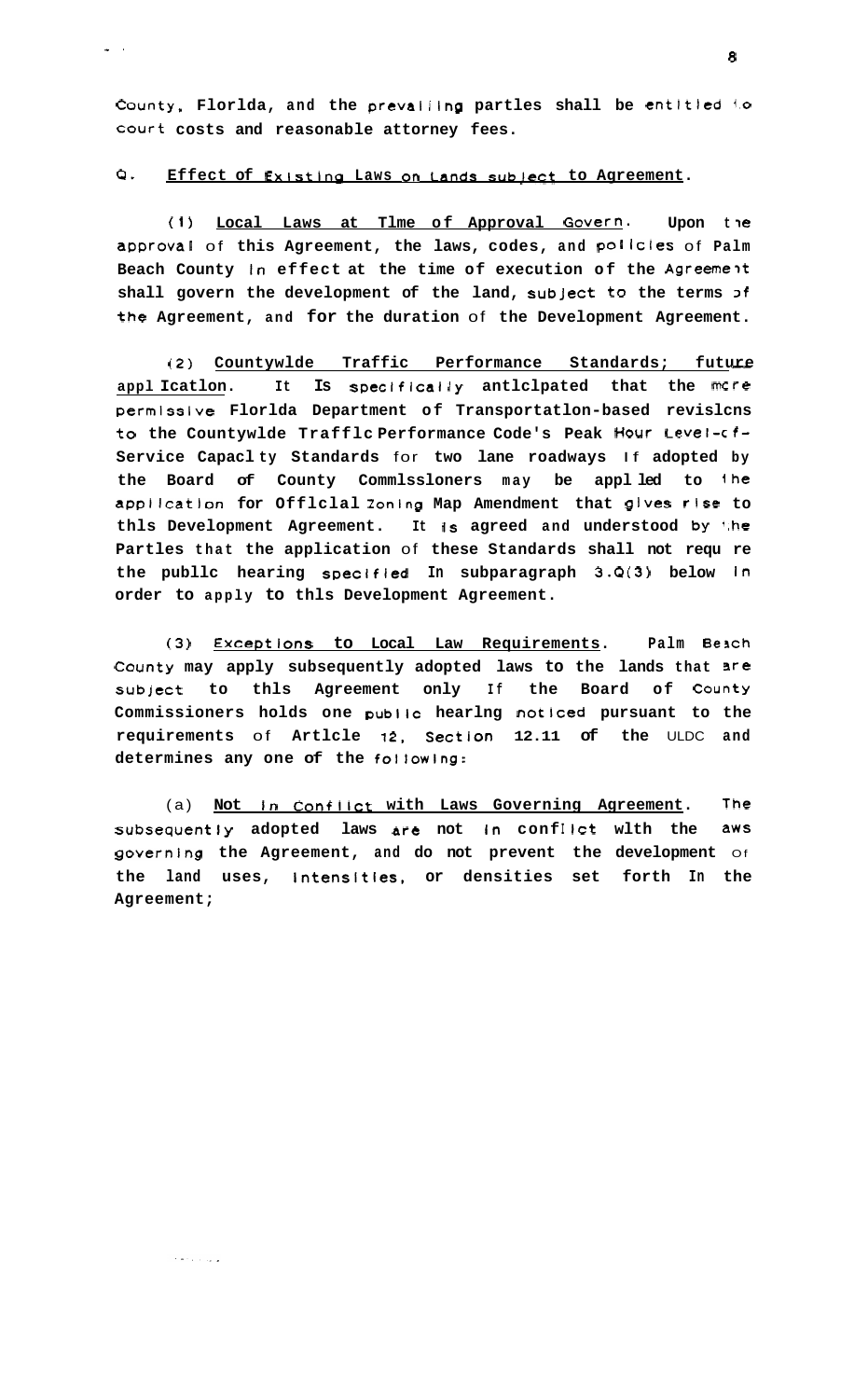(b) Essential to Public Health, Welfare and Safety. "he subsequently adopted laws are essential to the public heal th, Safety or welfare. and expressly state that they shall apply to the development that **Is** subJect to the Agreement;

 $\hat{\mathbf{q}} = \hat{\mathbf{q}}$ 

(c) Antlclpated and Provided for In Agreement. 'he subsequently adopted laws are specifically anticipated and provided for in the Agreement;

(d) Substantial changes In Conditions. Palm Beach Courty demonstrates that substantial changes have occurred in pertinent conditions existing at the time of approval of the Agreement; )r

(e) Substantially Inaccurate information. The Agreement **IS**  based on substantially inaccurate Information supplied by the Developer.

**(4)** Subsequent Adoptlon of State and Federal Laws. if State **or** federal laws are enacted after the execution Of t7iS Agreement which are appilcable to and preclude the parties' compliance with the terms of the Agreement, such Agreement shall be modifled or revoked as is necessary to comply with the relevant state **or** federal laws.

R. Severability. if any provision of this Agreement or the appilcatlon therof to any person or circumstance shall be lnval id or unenforceable to any extent, the remainder of this Agreement and the appi lcation of such provlsions to other persons Or Clrcumstances shall not be affected thereby and shall be enforced to the greatest extent permitted by law.

# S. Entire Agreement; Amendment or Cancellation by Mutual Consent.

**(1)** Thls Agreement contains the entire Agreement between the Parties. **No** right, duties or obligations of the parties shaii be created unless speclficaliy set forth in the Agreement. No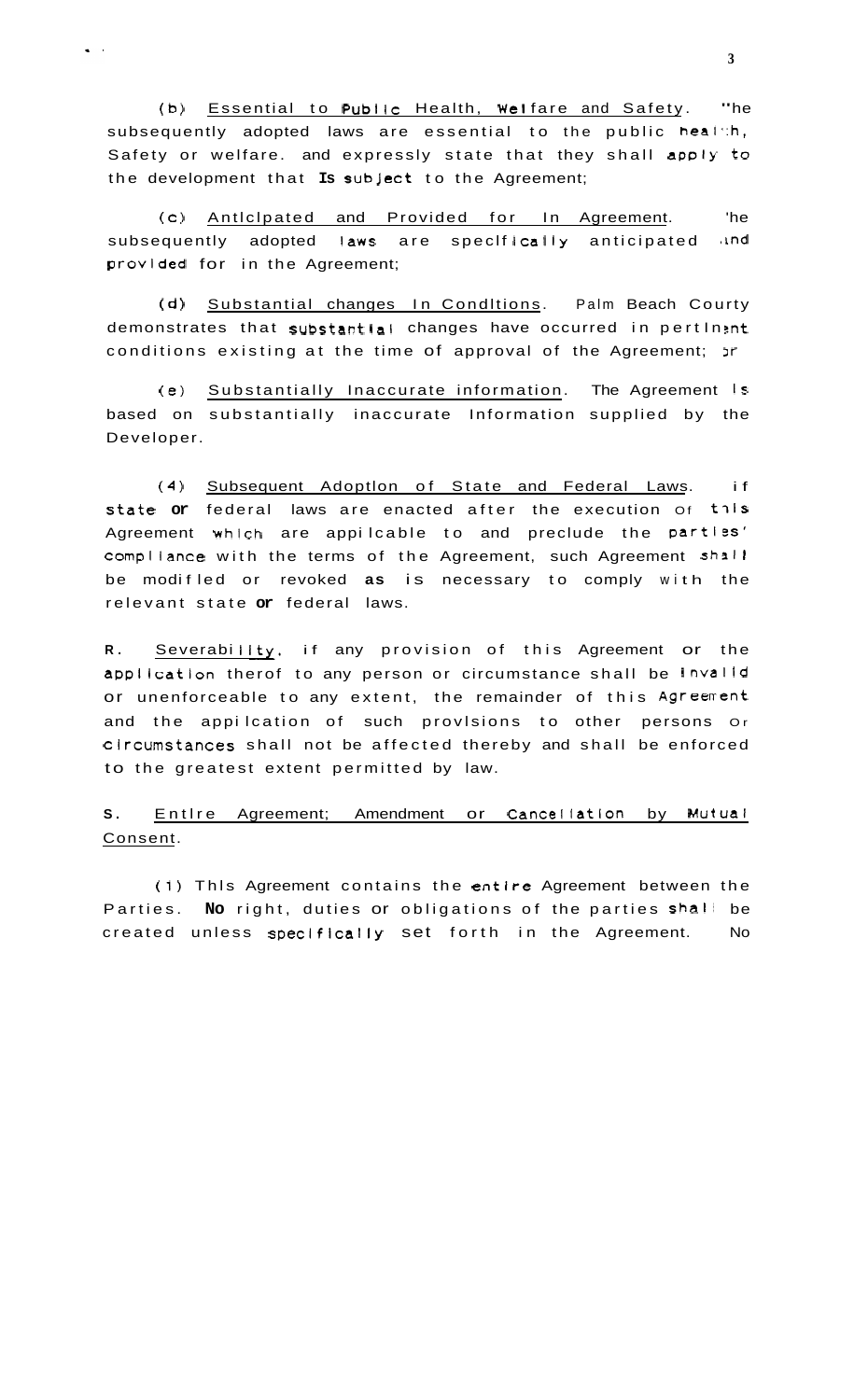**amendments** or **modifications of thls Agreement wlll be binding end va I Id unless made in wr It ing and executed and approved by the Parties** or **their successors** or **assigns.** 

 $\ddot{\phantom{a}}$ 

**(2) Thi s Agreement may be amended** or **cancel led by mutcal Consent of the partles subject to the Agreement, or by thelr successors In Interest. Prior to amending the Agreement, two (2) Publlc hearings shall be held on the proposed amendmert, consistent with the requirements of Artlcie 12. Sectlon 12.4.E of the ULDC.** 

**T. 6 I nd I ng Agreement. This Agreement shal** I **inure to the benefit of and shall blnd the parties, their heirs, successors** or **asslgns. Thls Agreement may be assigned wlthout Consent of zny Party and all of the terms and condltlons set forth herein shell inure to the benefit of and shall blnd the asslgnee.** 

**U. Acceptance; Recordatlon. Thls Agreement must be accepted by the partles hereto and fully executed before It becomes effective and blndlng upon them. The executed Agreement shall be recorced In the public records** of **Palm Beach County conslstent with the requlrements of Artlcle 12, Sectlon 12.7 of the ULDC.**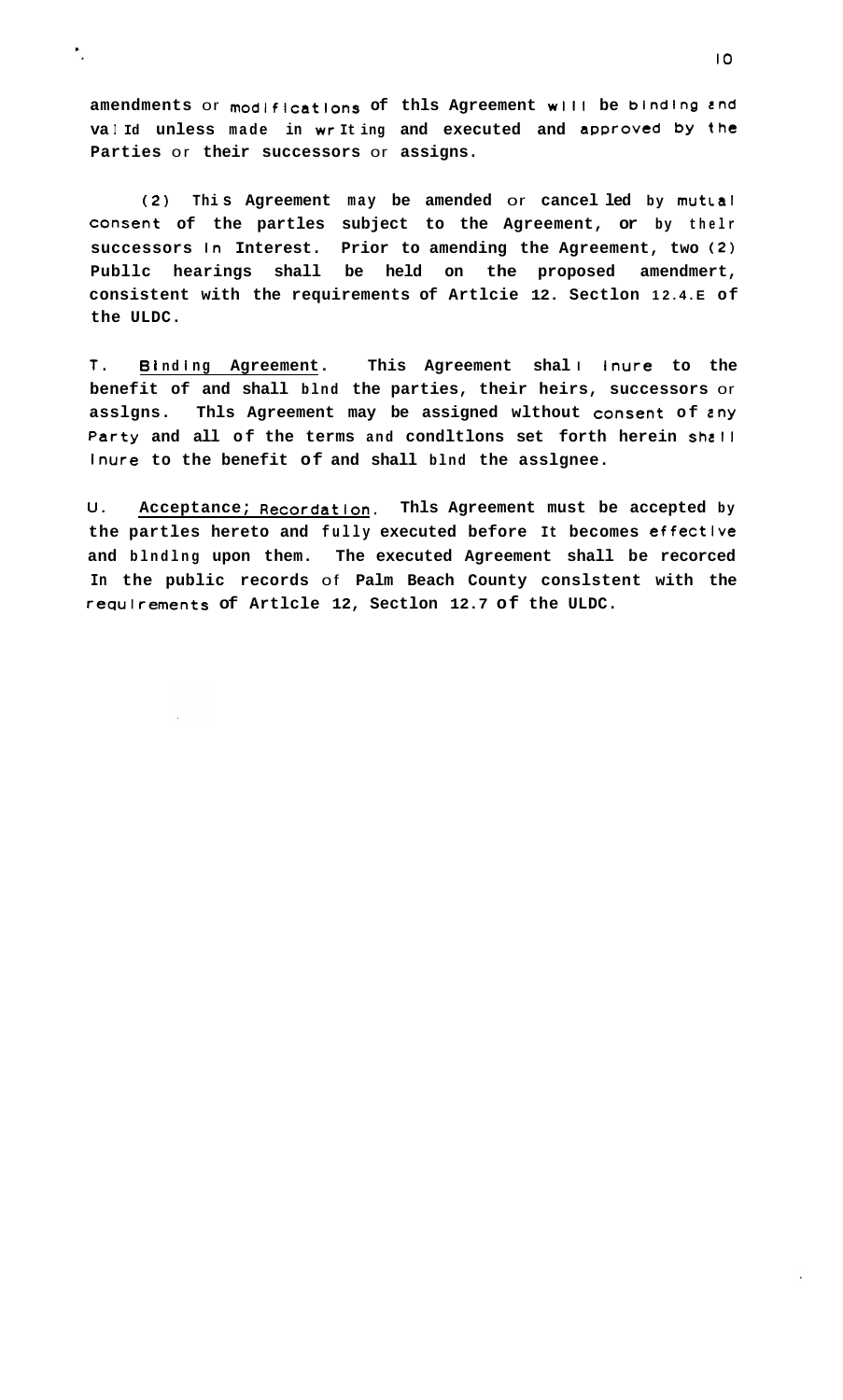| APPROVED AS TO                             | APPROVED AS TO FORM AND |
|--------------------------------------------|-------------------------|
| TECHNICAL ARRANGEMENTS                     | LEGAL SUFFICIENCY       |
| By:<br>Director or Designate               | By:<br>County Attorney  |
| PBC Planning Division                      |                         |
|                                            |                         |
| By:                                        |                         |
| Traffic Engineering DIvIslon<br><b>PBC</b> |                         |

 $\Delta \hat{X}$ 

THIS DOCUMENT PREPARED BY:

 $\label{eq:2.1} \frac{1}{\left(1+\frac{1}{2}\right)^{2}}\left(\frac{1}{2}\right)^{2}\frac{d^{2}}{d^{2}}\left(\frac{d^{2}}{d^{2}}\right)^{2}d^{2}$ 

DENNIS P. KOEHLER, ESQ.<br>DENNIS P. KOEHLER, P.A.<br>The Concourse, Sulte 202<br>2000 Palm Beach Lakes Blvd.<br>West Palm Beach, FL 33409  $(407)$  684-2844<br>(407) 684-9370 [FAX]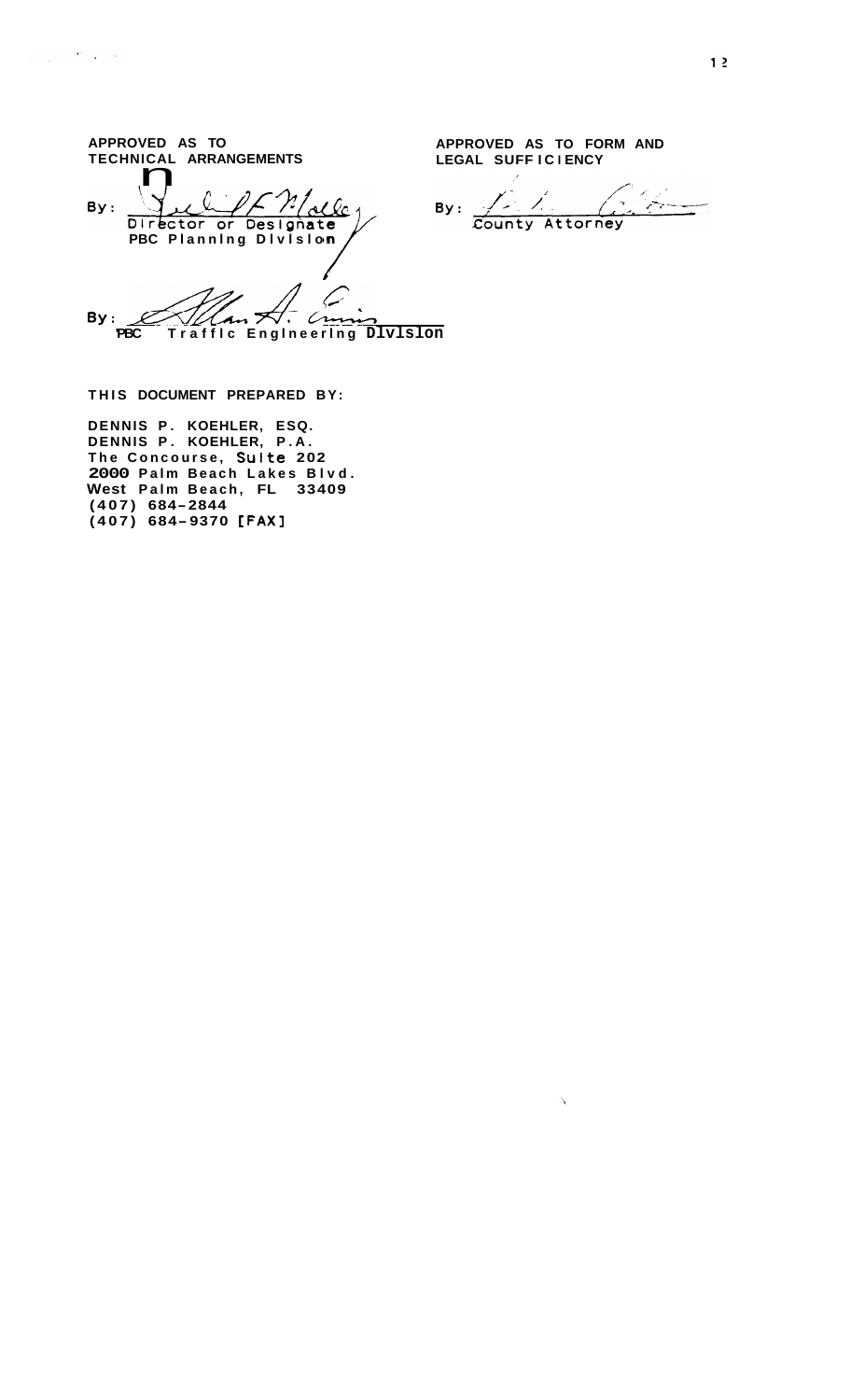# R93 1366D

IN WITNESS WHEREOF, Developer and County have executed **or**  have caused this Agreement, with the named Exhibits attached, to be duly executed in several counterparts, each of which counterpart shall be considered an original executed copy of this Agreement.

**<sup>W</sup>**I TNESSES: DEVELOPER:

 $\frac{1}{2}$  ,  $\frac{1}{2}$  ,  $\frac{1}{2}$ 

ana n *I* 

GUARDIAN CONSTRUCTION CORPORATION, INC., d/b/a THE GUARDIAN COMPANIES

ਵਵੇਂ **B** Ltoyd Hasner

Executlve Vlce Presldent

NOTARY CERTIFICATE

STATE OF FLORIDA

COUNTY OF PALM BEACH

I HEREBY CERTIFY that on this  $\frac{\partial 7}{\partial}$  day of  $\alpha$ 

I HEREBY CERTIFY that on this <u>0 //0</u> day of 000024,<br>**1993**, before me personally appeared <u>Lloyd Hasner, Executive 'ice</u><br><u>President</u> , of <u>GUARDIAN CONSTRUCTION CORPORATION, INC. d/b/a. THE</u> GUARDIAN COMPANIES to me known to be the person who **s** lgned the foregoing Instrument, as such officer, and who acknowledged the execution having been authorized by the governing body thereof.

WITNESS my signature and official seal at said County and state, the day and year last aforesand



ダ لەردىسى:<br>ئىستىپ Notary Public - State of Florida

My Commlsslon Expires:

ATTEST:

BOROTHY B. WILKEN, CIETK BEACX  $\neg \mathcal{V}$ <u>Blair</u>  $lnn$ Sputy Clerk  $\frac{1}{2}$ COUNTY,

PALM BEACH COUNTY, FLORIDA, BY **175 BOARD** OF COUNTY<br>COMM 195 IONERS alpmah

OCT 2 8 1993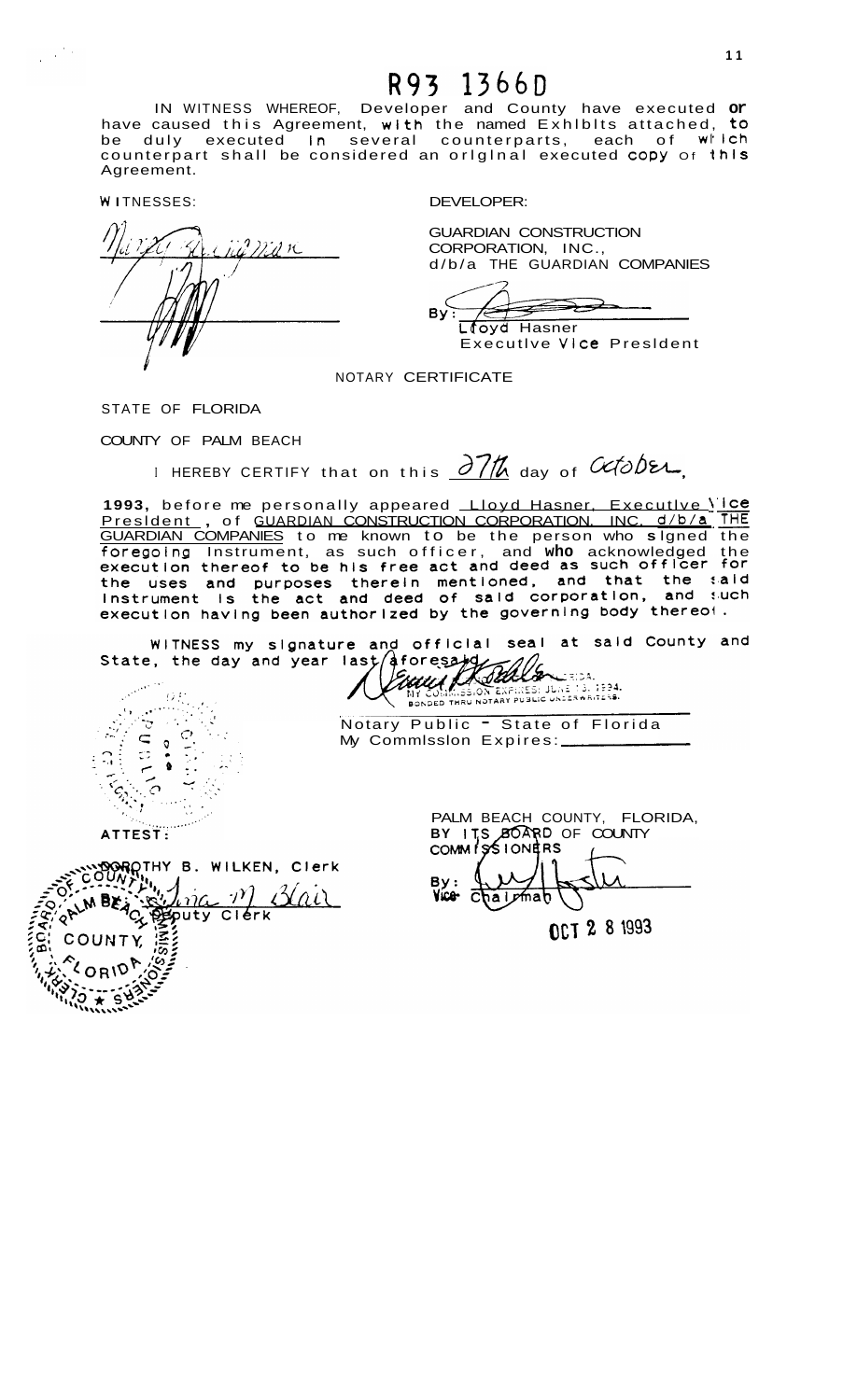# EXHIBIT "A"

 $\sim$ 

LEGAL DESCRIPTION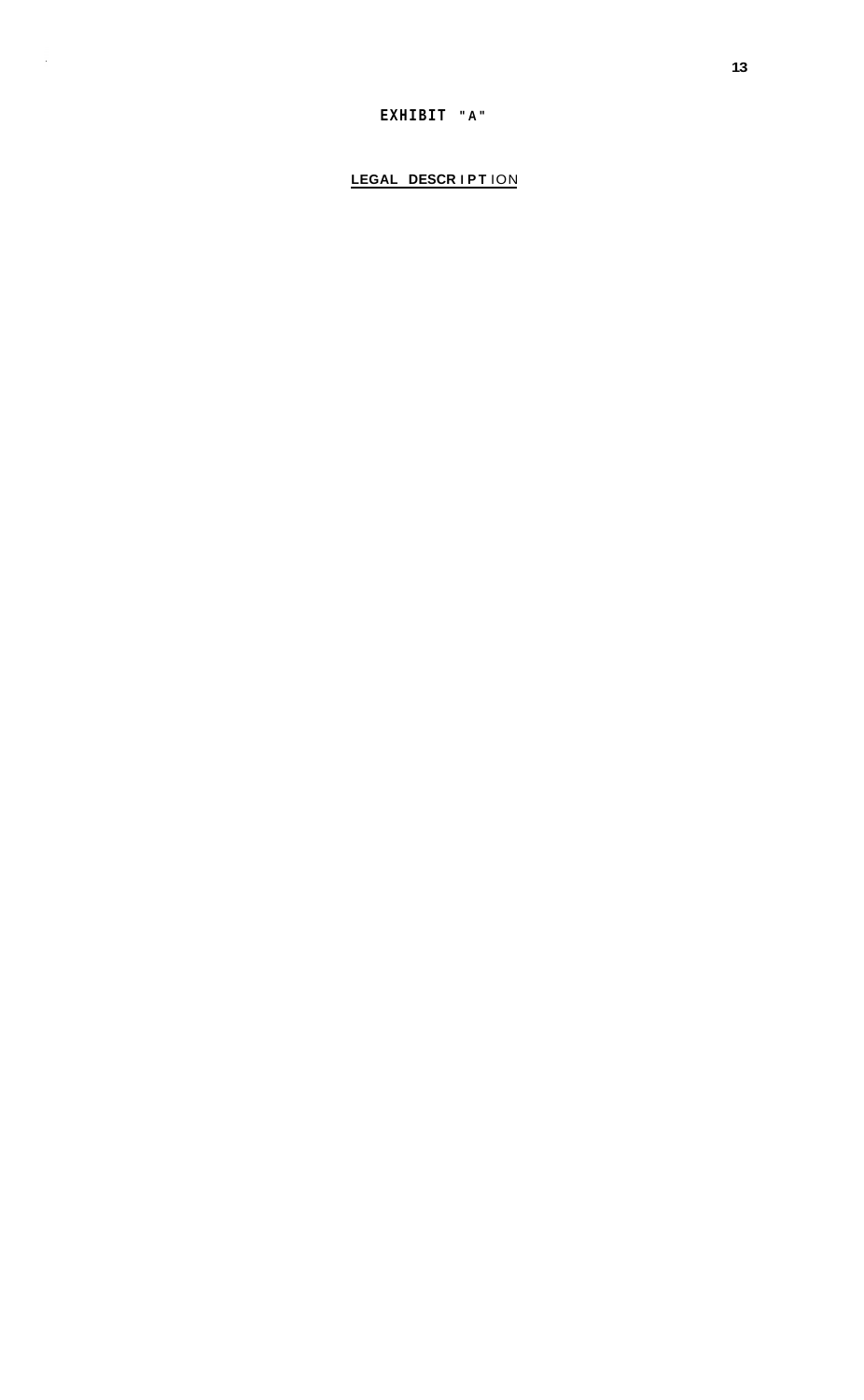A Parcel of Land Lying In Section 27, Township 45 South Range 42 East, Palm Beach County, Florida being more particularly described as follows:

The North one-half (N1/2) of the Southeast onequarter (SE1/4) of the Northeast one-quarter (NE 1/41 of Section 27, Township 45 South, Range 42 East, Less the East **40** feet thereof.

SUBJECT to existing Easements, Rights-of-way, Restriction2 and Reservations of Record.

PARCEL 1B

/'

The South half (S1/2) of the Southwest quarter (SW1/4) oi the Northeast quarter (NE1/4) of the Northeast quarter (NE1/4) of Sectlon 27, Township 45 South, Range 42 East, Palm Beach County, Florida.

#### PARCEL 28

The North half (N1/2) of the Southwest quarter (SW1/4) oi the Northeast quarter (NE1/4) of the Northeast quarter (NE1/4) of Section 27, Township 45 South, Range 42 East, Palm Beach, County, Florida.

#### PARCEL 38

The South half  $(S1/2)$  of the Northwest quarter  $(NW1/4)$  or the Northeast quarter (NE1/4) of the Northeast quarter (NE1/4) of Section 27, Townshlp 45 South, Range 42 East. Palm Beach County, Florida.

#### PARCEL 48

The North half (N1/2) of the Northwest quarter (NW1/4) **01**  the Northeast quarter (NE1/4) of the Northeast quarter (NE1/4) of Section 27, Township 45 South, Range 42 East. Palm Beach County, Florida.

#### PARCEL 3C

The North half (N1/2) of the Southwest quarter (SW1/4) 01 the Southeast Quarter (SE1/4) of the Northeast quartel (NE1/4) of Sectlon 27, Township 45 South, Range 42 East, Palm Beach County, Florida.

#### PARCEL 4C

The South half (S1/2) of the Southwest quarter (SW1/4) oi the Southeast quarter (SE1/4) of the Northeast quarter (NE1/4) of Section 27, Township 45 South, Range 42 East, Palm Beach County, Florlda.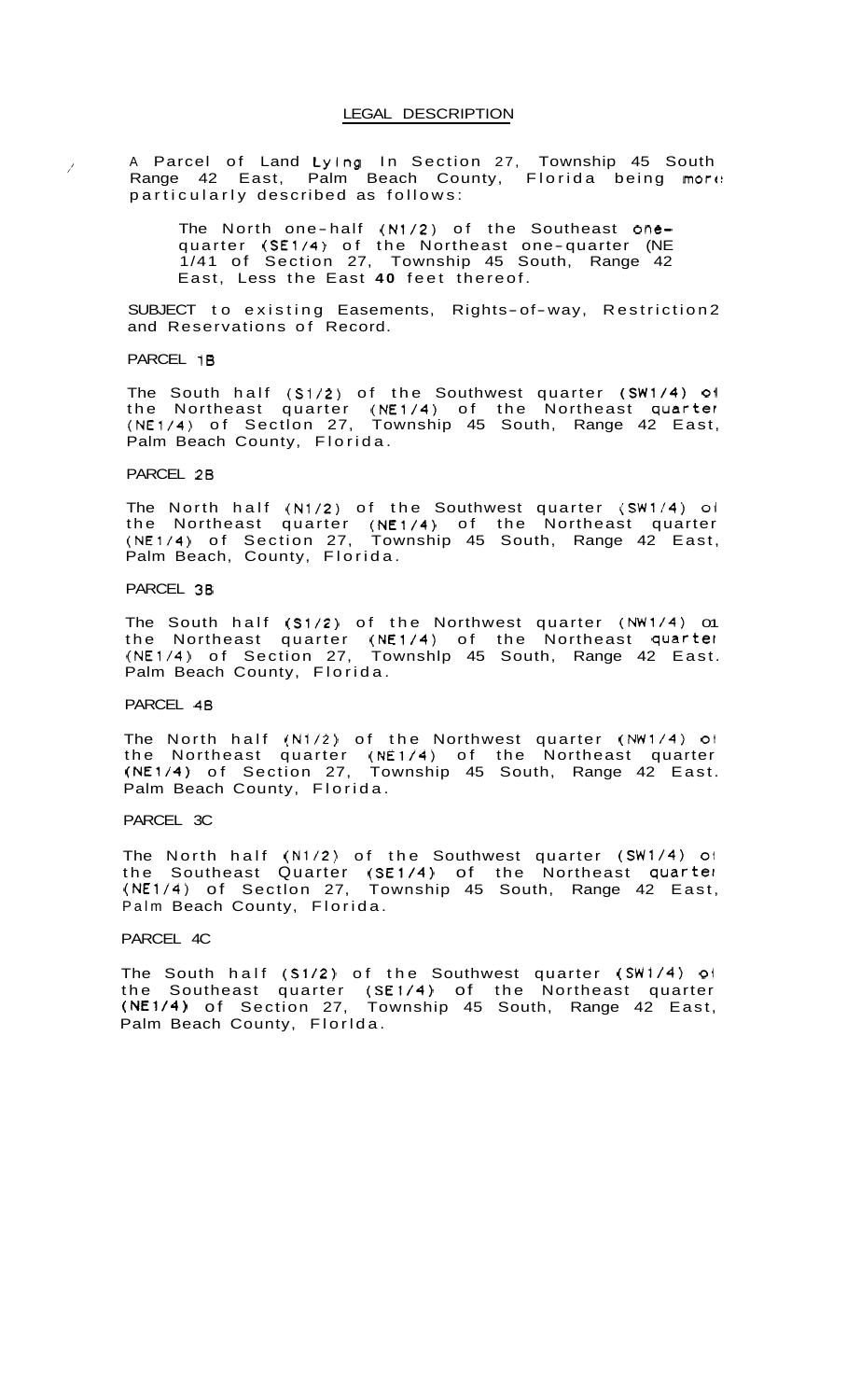#### PARCEL 5C

The South half (S1/2) of the Southeast quarter (SE1/4) of the Southeast quarter (SE1/4) of the Northeast quarter (NE1141 Of Section 27, Townshlp 45 South, Range 42 East, Palm Beach County, Flor Ida. Less Lands described in Deed **Book** 129 at Page 196, Palm Beach County.

#### PARCEL 6C

The North half (N1/2) of the Southeast quarter (SE1/4) of the Southeast quarter **(SE1/4)** of the Northeast quarter (NE1/4) **of** Section 27, Township **45** South, **Range** 42 East, Palm Beach County, Florida.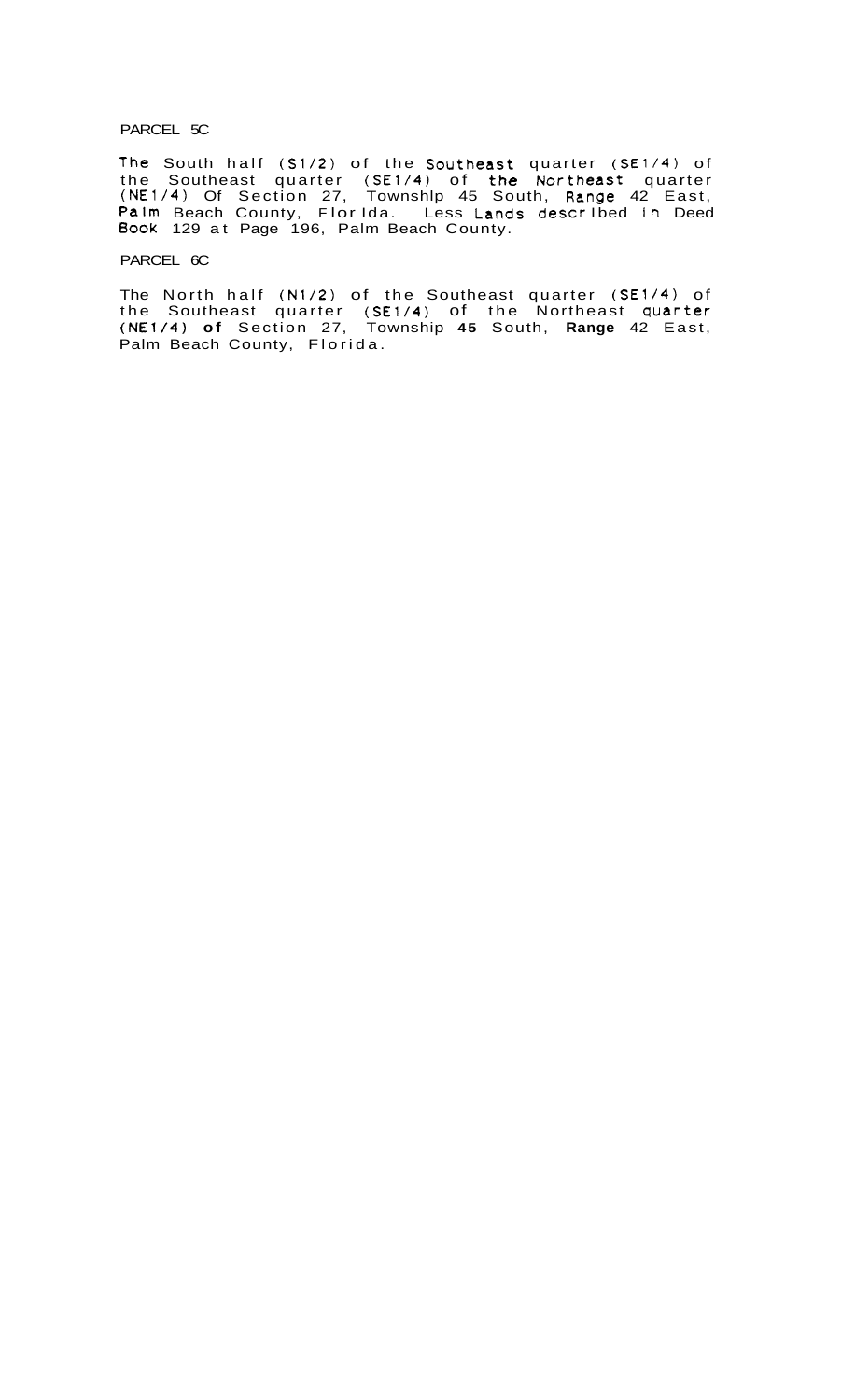CONSENT AND JOINDER TO DEVELOPMENT AGREEMENT

 $\mathcal{L}_{\text{max}}$  and  $\mathcal{L}_{\text{max}}$ 

| FR. RALPH JOHNSON<br>certlfles that he/she |                             |                                                                                                                                                                                                                                                                                                                                                                                                                                                                                   |                                                                    | hereby                                         |
|--------------------------------------------|-----------------------------|-----------------------------------------------------------------------------------------------------------------------------------------------------------------------------------------------------------------------------------------------------------------------------------------------------------------------------------------------------------------------------------------------------------------------------------------------------------------------------------|--------------------------------------------------------------------|------------------------------------------------|
|                                            | $( )$ is the Owner, OR      |                                                                                                                                                                                                                                                                                                                                                                                                                                                                                   |                                                                    |                                                |
|                                            |                             | $(X)$ Is the Attorney-In-fact for the Owner(s), OR                                                                                                                                                                                                                                                                                                                                                                                                                                |                                                                    |                                                |
|                                            |                             | () is the mortgagee/llenholder under a mortgage<br>from                                                                                                                                                                                                                                                                                                                                                                                                                           |                                                                    |                                                |
| $f$ I led<br>Book                          | Palm Beach County, Florlda, | Corporation, dated<br>Page and recorded In Official Record                                                                                                                                                                                                                                                                                                                                                                                                                        |                                                                    |                                                |
|                                            |                             | Of a Parcel or parcels of land legally described                                                                                                                                                                                                                                                                                                                                                                                                                                  |                                                                    | a s                                            |
|                                            | <u>SEE ATTACHE</u> D E      | <u>_m, _ n, n</u>                                                                                                                                                                                                                                                                                                                                                                                                                                                                 |                                                                    |                                                |
| 1993, by and between                       |                             | that Is/are Included under and subject to the provislons of : hat<br>certain Development Agreement entered into on                                                                                                                                                                                                                                                                                                                                                                |                                                                    |                                                |
| Florida.                                   |                             | and PALM BEACH COUNTY, and hereby consents to and agrees to abide<br>by the terms of the aforesald Development Agreement wlth l'alm<br>Beach County, and further consents to the recording of the<br>aforesaid Development Agreement and thls Consent and Jolnder to<br>Development Agreement In the Public Records of Palm Beach County,                                                                                                                                         |                                                                    |                                                |
|                                            | on this 25th day of October | IN WITNESS WHEREOF, the undersigned has executed <sub>th</sub> is instrument                                                                                                                                                                                                                                                                                                                                                                                                      | 1993                                                               |                                                |
| WITNESSES:<br>1 portsteller                |                             | Owner                                                                                                                                                                                                                                                                                                                                                                                                                                                                             | OR Attorney-In-fact OR<br>FR. RALPH JOHNSON                        |                                                |
|                                            |                             |                                                                                                                                                                                                                                                                                                                                                                                                                                                                                   | a Corporation guthorized to co<br>buslness In the State of Florida |                                                |
|                                            |                             | By:<br>President                                                                                                                                                                                                                                                                                                                                                                                                                                                                  |                                                                    |                                                |
|                                            |                             | NOTARY CERTIFICATE                                                                                                                                                                                                                                                                                                                                                                                                                                                                |                                                                    |                                                |
| STATE OF FLORIDA                           | I                           |                                                                                                                                                                                                                                                                                                                                                                                                                                                                                   |                                                                    |                                                |
| COUNTY OF DADE                             |                             |                                                                                                                                                                                                                                                                                                                                                                                                                                                                                   |                                                                    |                                                |
| 25th                                       |                             | The foregolng Instrument was acknowledged before me this<br>date of the stronger of the fact for owner(s)<br>and Fr. Raiph Johnson (1997), and Fr. Raiph Johnson (1997), and Fr. Raiph Johnson                                                                                                                                                                                                                                                                                    |                                                                    |                                                |
| Presldent<br>оf                            |                             | known to be the person who slgned the foregolng<br>such officer, and who acknowledged the execution thereof to be<br>his/her free act and deed as such officer for<br>purposes therein mentloned, and that the said Instrument Is the<br>act and deed of sald corporatlon, and such execution havlng keen<br>authorlzed by the governing body, thereof, and that he/she is<br>personally known to me, OR ____ has produced___<br>as IdentIfication, and did/did not take an oath. |                                                                    | , to<br>me<br>instrument as<br>the uses<br>and |
| (Notary Stamp)                             |                             | 7. Library 19<br>Notary Name: Manuel Allen                                                                                                                                                                                                                                                                                                                                                                                                                                        |                                                                    |                                                |
|                                            |                             | Notary Publlc Serlal (Commission)<br>Number (If any)-                                                                                                                                                                                                                                                                                                                                                                                                                             |                                                                    |                                                |
|                                            |                             | NOTARY PUBLIC STATE OF FLORIDA                                                                                                                                                                                                                                                                                                                                                                                                                                                    |                                                                    |                                                |
|                                            |                             | MY COMMISSION EXP. APR.30, 1904<br>BOADED TANK GOTONA TRS. GAL.                                                                                                                                                                                                                                                                                                                                                                                                                   |                                                                    |                                                |
|                                            |                             |                                                                                                                                                                                                                                                                                                                                                                                                                                                                                   |                                                                    |                                                |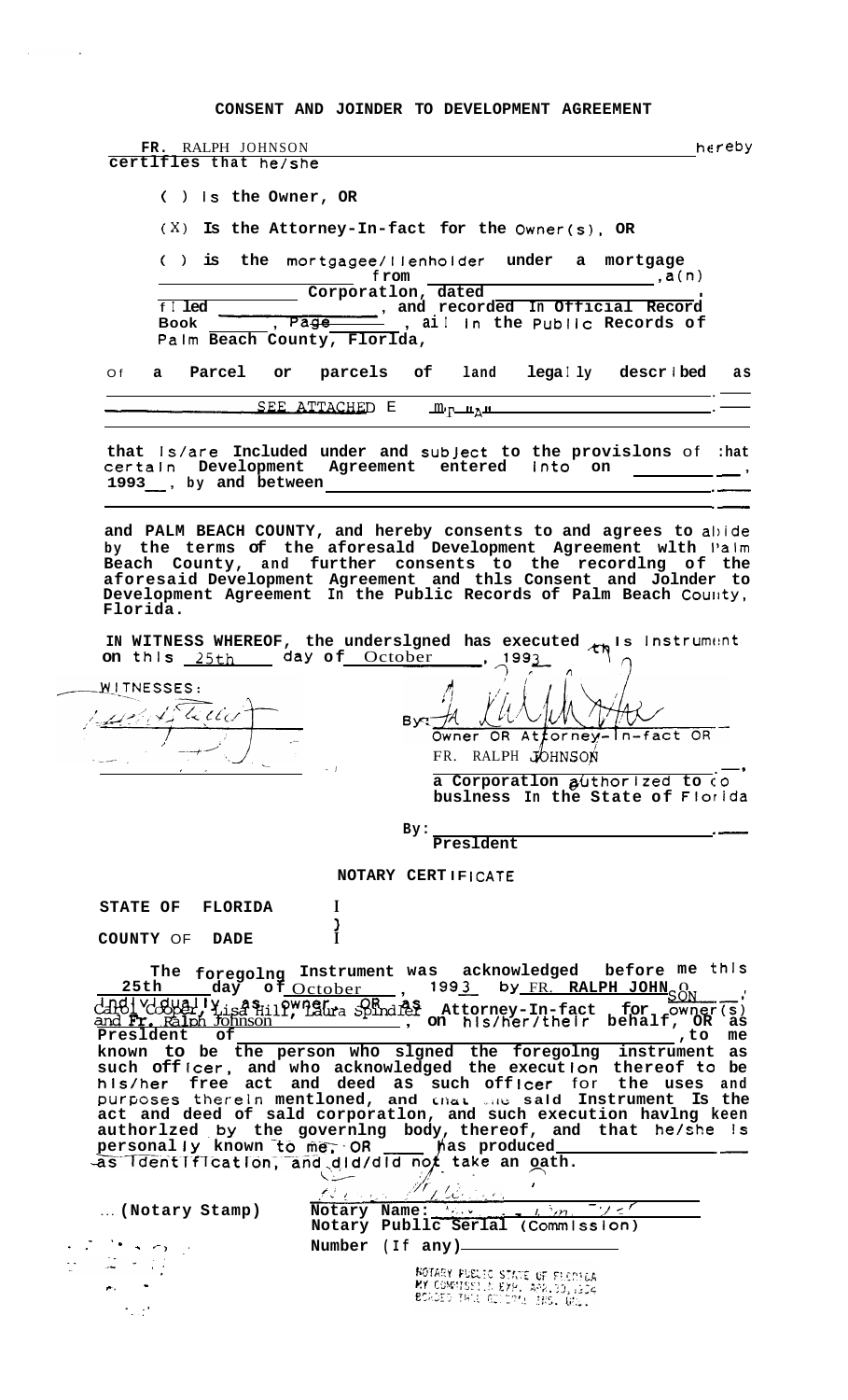CONSENT AND JOINDER TO DEVELOFGENT AGREEMENT

 $\frac{m_{\text{c}}}{\text{certifies that he/she}}$ her  $\epsilon$  by  $(\lambda)$  is the Owner, OR ( ) Is the Attorney-In-fact for the Cwner(s), OR ( ) Is the mortgagee/lienholder under a mortgage  $f$   $\ldots$ ,  $a(n)$ Palm Beach County, Florlda, parcel or parcels, of land legally described<br>
Sit  $F_{7}h_{1}S_{1}H_{2}$  of land legally described  $\overline{O}$  f  $\mathsf{a}$ as that Is/are Included under and subject to the provisions of that certain Development Agreement entered into on<br>1993, by and between GUHK'DIHIV LINSTR'VETI<sup>IN</sup> LETT'ONHT, TU and PALM BEACH COUNTY, and hereby consents to and agrees to ablde<br>by the terms of the aforesald Development Agreement with Pilm<br>"Beach County, and further consents to the recording of the<br>aforesald Development Agreement an WIJNESSES:  $By: \frac{m}{\sqrt{m}}$  $\mathcal{E} = \mathcal{E}$ L. Henries torney a Corporation authorized to de<sup>-</sup> business In the State of Florida By:  $\therefore$  ti Prestdent NOTARY CERTIFICATE STATE OF  $FLOC/DA$ COUNTY OF PALM BEACH) The foregoing instrument was acknowledged before me this<br>
254 day of Cettour, 1993 by MICHAEL M. LISTICS.<br>
Individually as owner, QR as Attorney-in-fact for owner(s)<br>
President of a moment of the community of the set on-his/her/their behalf, OR as<br>Fresident of<br>incommon who signed the foregoing Instrument as<br>such officer, and who acknowledged the execution thereof to be<br>his/her free act and deed, as such officer for the uses and<br>purpos  $\begin{smallmatrix} 1 & 0 \\ 0 & 1 \end{smallmatrix}$ Margaret L. Messler<br>Notary Name: MacGARET L. WESSELS<br>Notary Public Serial (COMMISSION)<br>Number (If any) CC 269934 j II  $(Notary Stamp)$ <br> $w^{minimum}$ ा<br>मृत्यू AMINITER COMMISSION  $\frac{1}{2}$ EL COMMISSION EXAMINE 9. H  $\overline{\bullet}\cdot\bullet$  $\mathbf{u}^{-1}$ #CC 269934 ħ  $\mathfrak{g}$ e h Ä.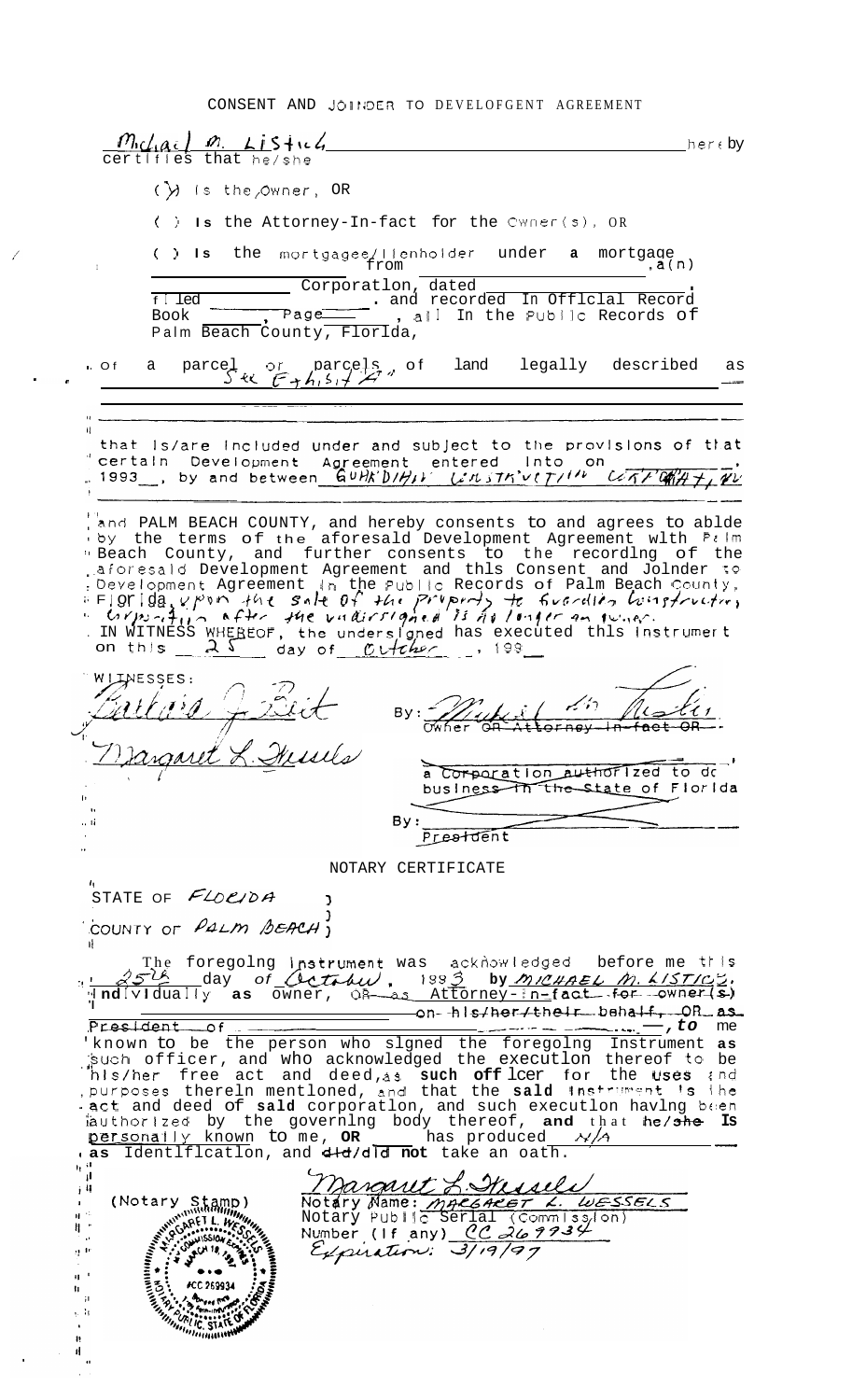#### **EXHIBIT "A"**

#### **LEGAL DESCRIPTION OF THE PROPERTY**

#### PARCEL 1B

The South half (S1/2) of the Southwest quarter (SW1/4) of :he Northeast quarter (NE1/4) of the Northeast quarter (NE1/4) of Section 27, Township 45 Scuth, Range 42 East, Palm Beach Coun:y, Florida.

#### PARCEL 2B

#

The North half (N1/2) of the Southwest quarter (SW1/4) of :he Northeast quarter (NE1/4) of the Northeast quarter (NE1/4) **of**  Section 27, Township 45 Scuth, Range 42 Sast, Palm Beach Coun:y, Florida.

#### PARCEL 3B

The South half **(S1/2)** of the Northwest quarter (NW1/4) of 1:he Northeast quarter (NE1/4) of the Northeast quarter **(NE1/4) of**  Section 27, Township 45 South, Range 42 East, Palm Beach County, Florida.

#### PARCEL 4B

The North half  $(N1/2)$  of the Northwest quarter  $(NW1/4)$  of the Northeast quarter (NE1/4) of the Northeast quarter (NE1/4) of Section 27, Township 45 South, Range 42 East, Palm Beach County, Florida.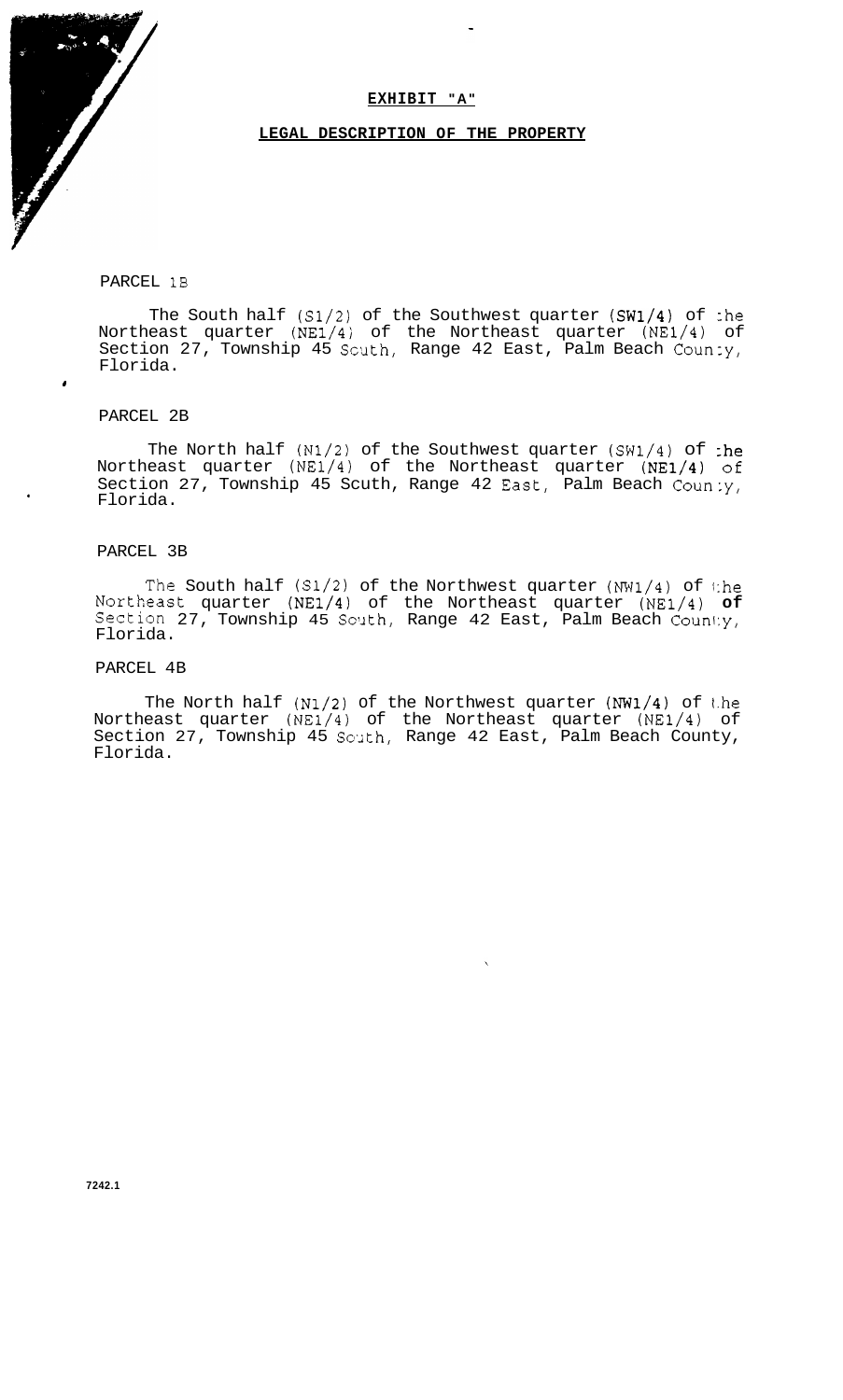CONSENT AND JOINDER TO DEVELOPMENT AGREEMENT

 $J.F.$   $Li:$  }  $1/c$ hereby certifies that he/she  $C_c$  –  $(\lambda)$  is the Owner, OR () Is the Attorney-In-fact for the Owner(s), OR  $( )$  Is the mortgagee/llenholder under a mortgage  $\overline{\phantom{a}}$ , a(n) from Corporatlon, dated parcel or parcels, of  $\cdot$  Of land legally described as  $\mathsf{a}$  $\mathbf{U}$ that  $|s|$  included under and subject to the provisions of that<br>"certain Development Agreement entered into on<br>"1993\_, by and between\_  $\frac{G \cup H \setminus D}{D}$ ,  $\frac{L \cup J H' \cup (7/14)}{L \cup J H''}$ ,  $\frac{G \cup T H'' \cup (7/14)}{L \cup J H''}$ ,  $\frac{G \cup T H''$ WAI CAH + OU , and PALM BEACH COUNTY, and hereby consents to and agrees to ablde<br>
by the terms of the aforesald Development Agreement with Palm<br>
"Beach County, and further consents to the recording of the<br>
"Aforesald Development Agree WITNESSES: 11 CCS By:  $\frac{\gamma}{\alpha}$  $-$ fact  $-$ GR $-$ .<br>Dr. t a Corporation author Ized to do By: .. . President NOTARY CERTIFICATE  $\mathbf{I}_1$ STATE OF ₹ COUNTY OF The foregoing instrument was acknowledged obefore me this<br>day of *Altin*, 1992 by Altin fact for owner(s)<br>Individually as owner, OR as Attorney-In-fact for owner(s) President nf  $=$ , to The studies of the person who signed the foregoing instrument as<br>such officer, and who acknowledged the execution thereof to be<br>his/her free act and deed as such officer for the uses and<br>purposes therein mentioned, and tha harsonally known to me, on has produced<br>as identification, and did/did not take an oath. Sain.  $\frac{1}{4}$  $\pm 0$ (Notary Stamp)  $\cdot$  $\mathcal{N}^{\text{phithting}}_{\text{G}}$  $\cdot;$  $\begin{picture}(120,140)(-30,140)(-20,140)(-20,140)(-20,140)(-20,140)(-20,140)(-20,140)(-20,140)(-20,140)(-20,140)(-20,140)(-20,140)(-20,140)(-20,140)(-20,140)(-20,140)(-20,140)(-20,140)(-20,140)(-20,140)(-20,140)(-20,140)(-20,140)(-20,140)(-20,140)(-20,140$  $H$  $\mathbb{R}^+$  $\theta$ NOTARY  $\mathbf{q}^{-1}$ ່ເມີ NOTARY PUBLIC STATE OF FLORIDA<br>MY COMMISSION EXP. APR.28,1995<br>BONDED THRU GENERAL INS. UND.  $\sum_{i=1}^{n}$  $\mathbf{h}$ t.  $\ddot{ }$  $F/c$  $\sim$  li  $\frac{\partial \mathcal{L}}{\partial \mathcal{L}}$  $\Lambda$  .  $\mathbf{I}^*$  $\sim 4$  $\alpha_{i_{\ell(i),i_{\ell(i)},0},0}$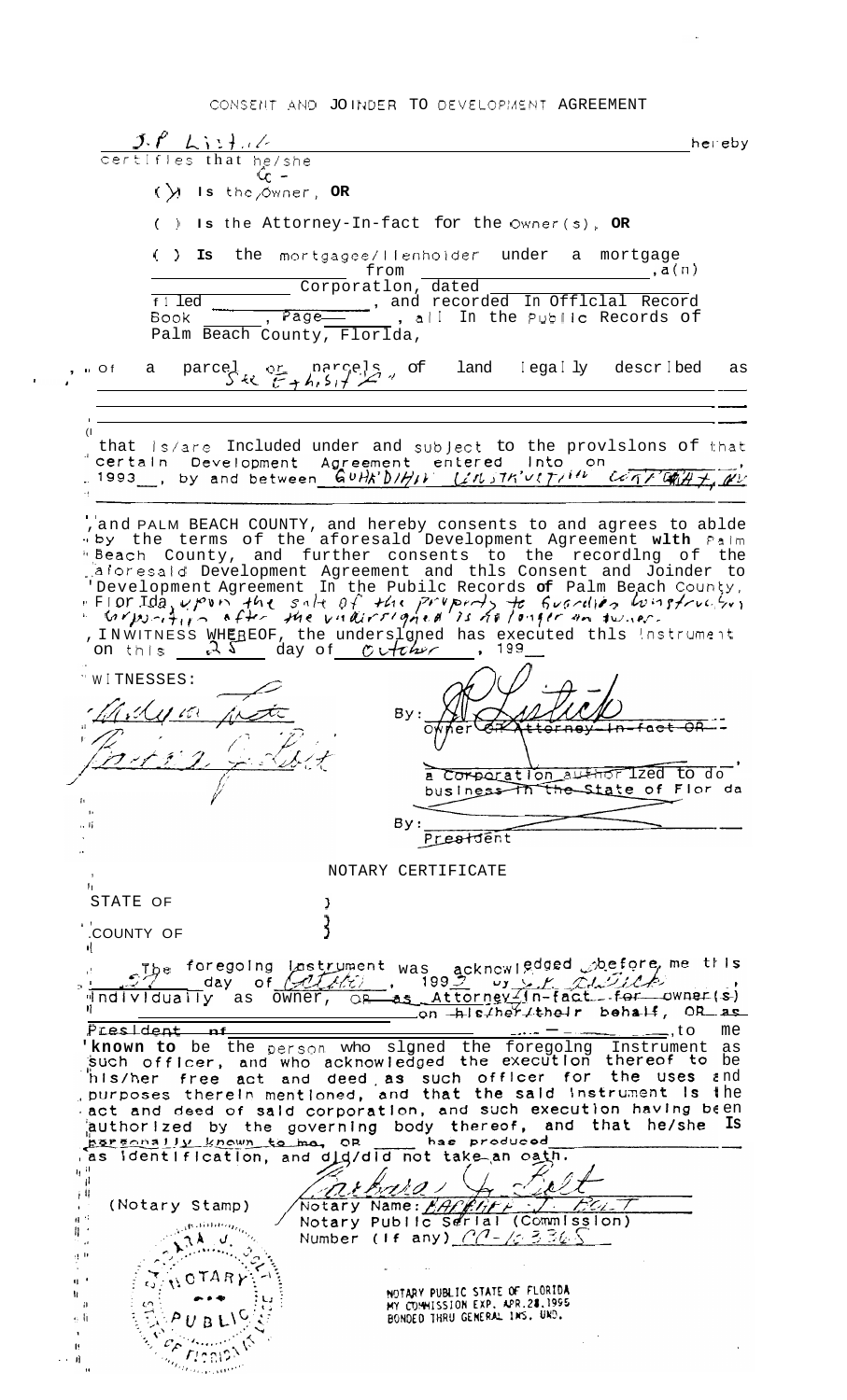#### **EXHIBIT " A "**

#### **LEGAL DESCRIPTION OF THE PROPERTY**

#### PARCEL 1B

The South half (S1/2) of the Southwest quarter (SW1/4) of the Northeast quarter  $(NE1/4)$  of the Northeast quarter  $(NE1/4)$  of Section 27, Township 45 South, Range 42 East, Palm Beach County, Florida.

#### PARCEL 2B

 $\cdot$ 

The North half (N1/2) of the Southwest quarter (SW1/4) of the Northeast quarter (NE1/4) of the Northeast quarter (NE1/4) of Section 27, Township 45 South, Range 42 East, Palm Beach County, Florida.

#### PARCEL 3B

The South half **(S1/2)** of the Northwest quarter (NW1/4) of the Northeast quarter (NE1/4) of the Northeast quarter **(NE1/4)** of Section 27, Township 45 South, Range 42 East, Palm Beach County, Florida.

#### PARCEL 4B

The North half  $(N1/2)$  of the Northwest quarter  $(NW1/4)$  of :he Northeast quarter  $(NE1/4)$  of the Northeast quarter  $(NE1/4)$  of Section 27, Township 45 South, Range 42 East, Palm Beach Coun:y, Florida.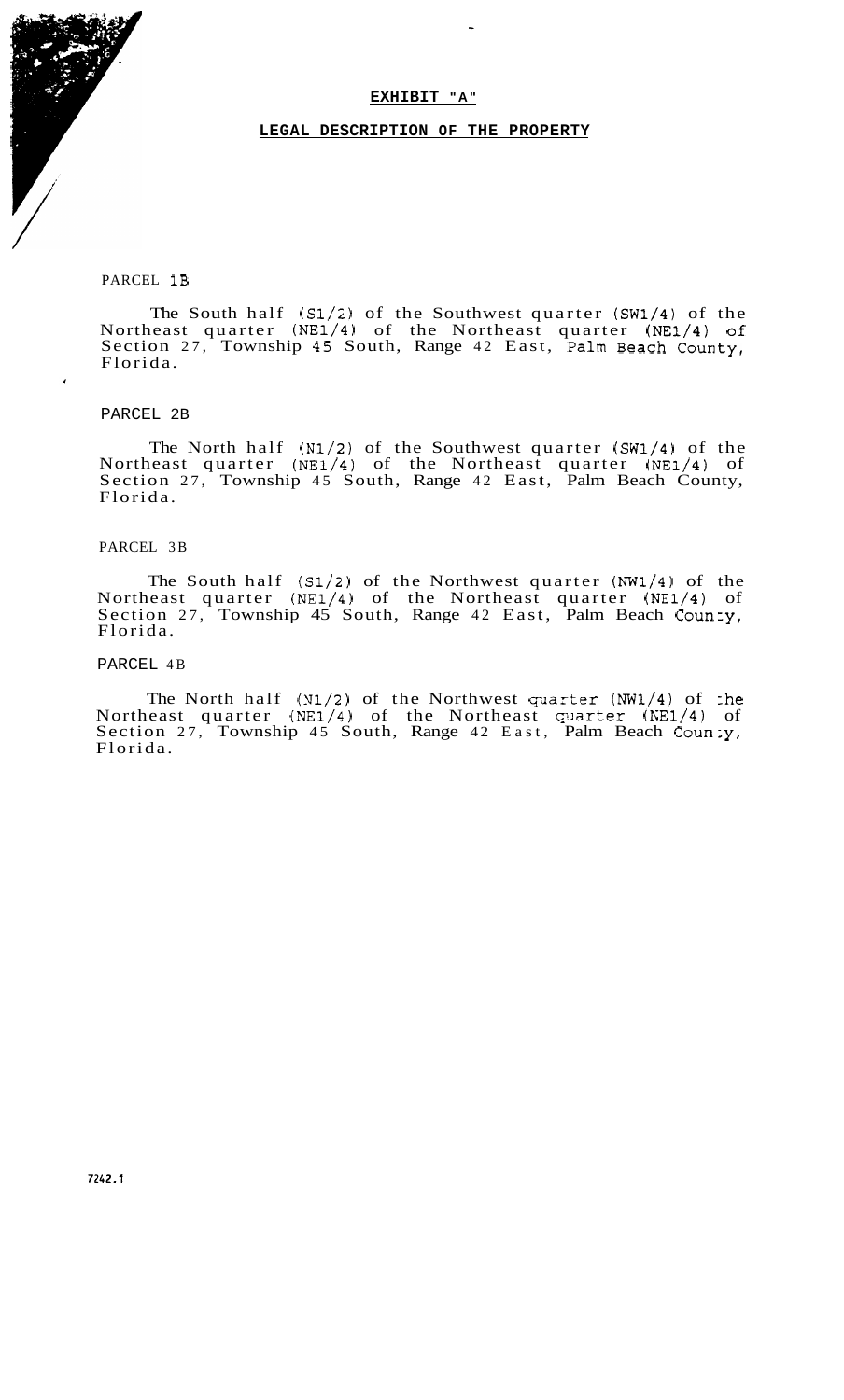CONSENT AND JOINDER TO DEVELOPMENT AGREEMENT

 $\label{eq:2.1} \frac{1}{\sqrt{2\pi}}\frac{1}{\sqrt{2\pi}}\frac{1}{\sqrt{2\pi}}\frac{1}{\sqrt{2\pi}}\frac{1}{\sqrt{2\pi}}\frac{1}{\sqrt{2\pi}}\frac{1}{\sqrt{2\pi}}\frac{1}{\sqrt{2\pi}}\frac{1}{\sqrt{2\pi}}\frac{1}{\sqrt{2\pi}}\frac{1}{\sqrt{2\pi}}\frac{1}{\sqrt{2\pi}}\frac{1}{\sqrt{2\pi}}\frac{1}{\sqrt{2\pi}}\frac{1}{\sqrt{2\pi}}\frac{1}{\sqrt{2\pi}}\frac{1}{\sqrt{2\pi}}\frac{1}{\sqrt$ 

|                                                                                                  | $E$ lizubrth $\int$ in Din Haur-<br>hereby<br>certifies that he/she                                                                                                                                                                                                                                                                                                                                                                                                                  |                 |
|--------------------------------------------------------------------------------------------------|--------------------------------------------------------------------------------------------------------------------------------------------------------------------------------------------------------------------------------------------------------------------------------------------------------------------------------------------------------------------------------------------------------------------------------------------------------------------------------------|-----------------|
|                                                                                                  | $\alpha$ -<br>$(\; )$ is the Owner, OR                                                                                                                                                                                                                                                                                                                                                                                                                                               |                 |
|                                                                                                  | () Is the Attorney-In-fact for the Owner(s), OR                                                                                                                                                                                                                                                                                                                                                                                                                                      |                 |
|                                                                                                  | () Is the mortgagee/llenholder under a mortgage                                                                                                                                                                                                                                                                                                                                                                                                                                      |                 |
|                                                                                                  | from<br>Corporation, dated<br>The Text of The Corded In Official Record<br><b>Page</b> , all In the Public Records of<br>$f \mid \overline{1ed}$<br>Book<br>Palm Geach County, Florlda,                                                                                                                                                                                                                                                                                              |                 |
|                                                                                                  | parcel or parcels of land legally described<br>S <sup>i</sup> $\left\{\begin{array}{ccc} \text{where } & \text{otherwise} \end{array}\right\}$<br>… Of<br>a i                                                                                                                                                                                                                                                                                                                        | as.             |
|                                                                                                  | that Is/are Included under and subject to the provisions of that<br>certain Development Agreement entered into on<br>1993 by and between $G\nu Hk'D/H1V$ $Li\upsilon JK' \nu lT/I''$ $Li\overline{A'}$                                                                                                                                                                                                                                                                               |                 |
|                                                                                                  | , and PALM BEACH COUNTY, and hereby consents to and agrees to abide<br>by the terms of the aforesald Development Agreement with Palm<br>''Beach County, and further consents to the recordlng of the<br>aforesald Development Agreement and thls Consent and Jolnder to , Development Agreement In the PublIc Records of Palm Beach County,<br>E Florida, upon the sale of the property to Guardian hungtruction<br>IN WITNESS WHEREOF, the undersigned has executed this Instrument |                 |
|                                                                                                  | WITNESSES<br>By:<br><u>UNCINC</u>                                                                                                                                                                                                                                                                                                                                                                                                                                                    |                 |
| Ţ,                                                                                               | a Corporation authorized to do<br>business The State of Florida                                                                                                                                                                                                                                                                                                                                                                                                                      |                 |
| 57 H                                                                                             | By:<br>Prestdent                                                                                                                                                                                                                                                                                                                                                                                                                                                                     |                 |
|                                                                                                  | NOTARY CERTIFICATE                                                                                                                                                                                                                                                                                                                                                                                                                                                                   |                 |
|                                                                                                  | ħ.<br>STATE OF<br>a l<br>COUNTY OF                                                                                                                                                                                                                                                                                                                                                                                                                                                   |                 |
|                                                                                                  | H.<br>acknowledged before me this<br>The foregolng Instrument was                                                                                                                                                                                                                                                                                                                                                                                                                    |                 |
|                                                                                                  | bу.<br>day<br>Оf<br>199<br>as Attorney-In-fact. for -- owner (s)<br>con-his/her/their behalf-, OR as<br>Mindlyidually as owner,<br>$OR-$                                                                                                                                                                                                                                                                                                                                             |                 |
|                                                                                                  | President<br>£م_<br>— , to<br>known to be the person who slgned the foregolng<br>Instrument<br>such off lcer, and who acknowledged the executlon thereof to be."<br>free act and deed, as such off lcer for<br>his/her<br>the <b>uses</b><br>, purposes therein mentioned, and that the said instrument is the<br>act and deed of sald corporation, and such execution having been                                                                                                   | me<br>as<br>and |
| $_{\rm L}$ $^{-11}$                                                                              | derived by the governing body thereof, and that he/she hereof, and that he/she<br>, as Identlflcatlon, and did/did not take an oath.<br>-ji                                                                                                                                                                                                                                                                                                                                          | Is              |
| $\epsilon^{\rm H}$<br>$\ddot{\cdot}$<br>$\mathfrak{g}$ $\mathfrak{g}$<br>$\mathbf{u}$ .<br>11.11 | onei<br>Notary (Name:<br>(Notary Stamp)<br>Natary Public, State of Florida at Large<br>Notary Public Serial (Commission): Fig. 26.1995<br>Number (If any)<br>Bonded thru Hockleberry & Associates                                                                                                                                                                                                                                                                                    |                 |
| H.<br>Ħ<br>n li<br>$\ddot{\phantom{1}}$<br>Ħ.<br>-H                                              | -1<br>$\overline{11}$                                                                                                                                                                                                                                                                                                                                                                                                                                                                |                 |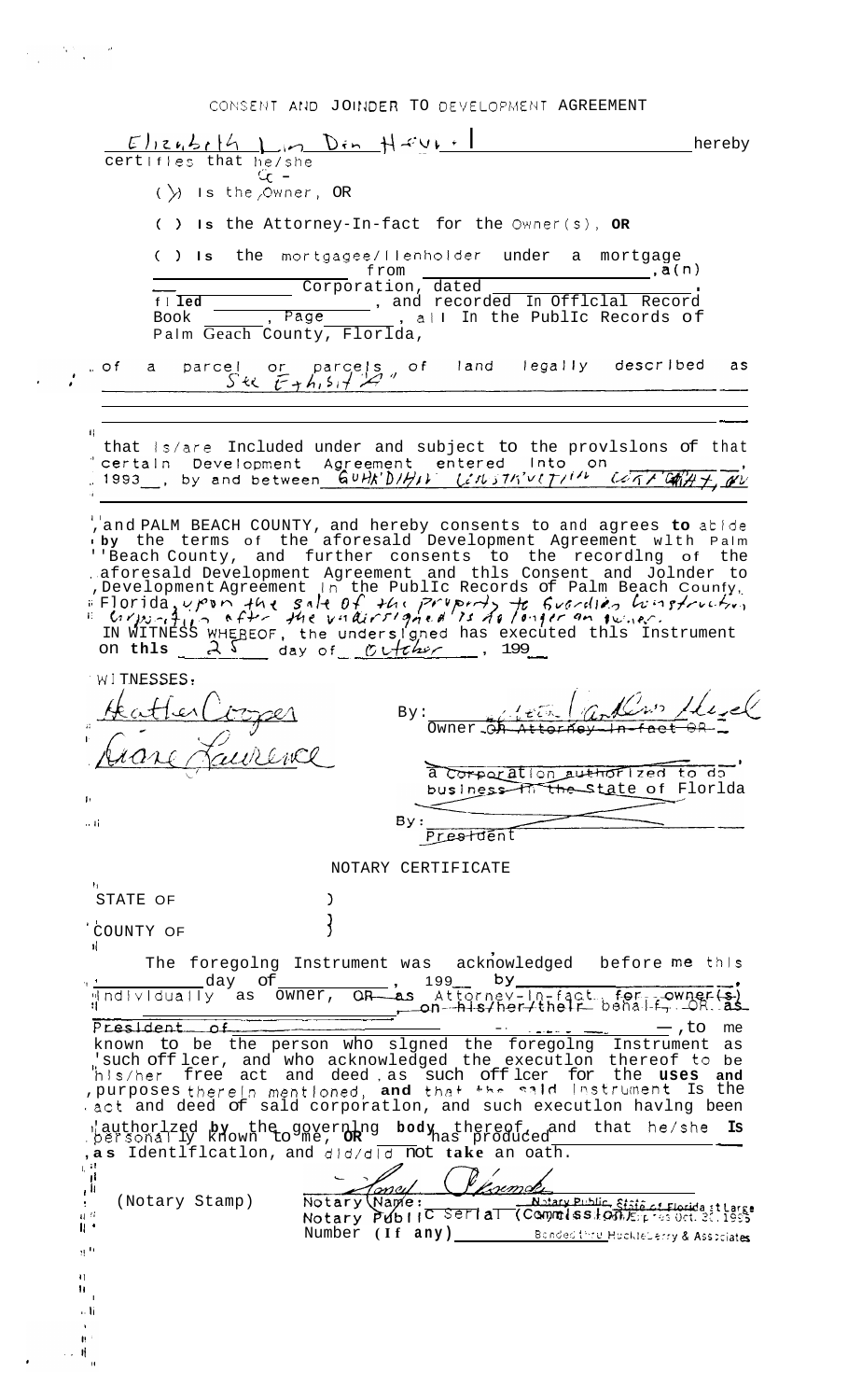#### **EXHIBIT " A "**

#### **LEGAL DESCRIPTION OF** THE **PROPERTY**

#### PARCEL 1B

The South half  $(S1/2)$  of the Southwest quarter  $(SW1/4)$  of :he <code>Northeast quarter (NE1/4) of the Northeast quarter (NE1/4) of </code> Section *27,* Township **45** South, Range 42 East, Palm Beach Coxn!:y, Florida. ,

# PAXCEL 2B

The North half (N1/2) of the Southwest quarter **(SW1/4)** of t.he Northeast quarter (NE1/4) of the Northeast quarter (NE1/4) of Section *27,* Township **45** South, Range 42 East, Palm Beach *Comty,*  Florida.

#### PARCEL 3B

The South half **(S1/2)** of the Northwest quarter (NW1/4) of the Northeast quarter (NE1/4) of the Northeast quarter (NE1/4) of Section 27, Township 45 South, Range 42 East, Palm Beach Cocnty, Florida.

### PARCEL 4B

The North half (N1/2) of the Northwest quarter **(NW1/4)** of t.he Northeast quarter (NE1/4) of the Northeast quarter (NE1/4; 3f Section *27,* Towzship **45** South, Range 42 East, Palm Beach County, Florida.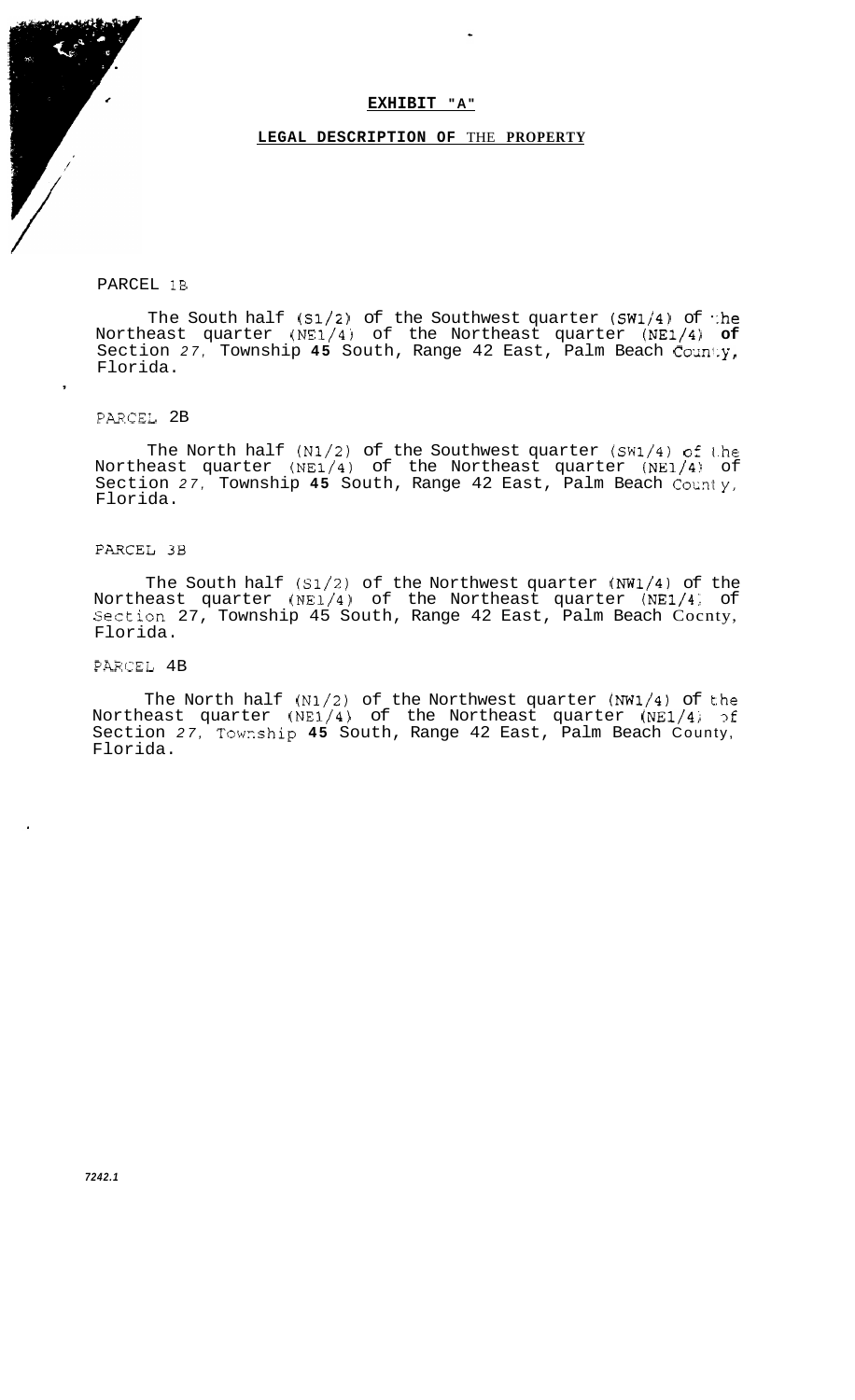|                            | CONSENT AND JOINDER TO DEVELOPMENT AGREEMENT                                                                                                                                                                                                                                                                                                                                                                          |     |
|----------------------------|-----------------------------------------------------------------------------------------------------------------------------------------------------------------------------------------------------------------------------------------------------------------------------------------------------------------------------------------------------------------------------------------------------------------------|-----|
|                            | $ Christian \lim_{n \to \infty} \lim_{n \to \infty} t / \epsilon\cup \epsilon /$<br>he eby                                                                                                                                                                                                                                                                                                                            |     |
|                            | certifies that he/she<br>$\alpha$ -                                                                                                                                                                                                                                                                                                                                                                                   |     |
|                            | $(\cdot)$ Is the Owner, OR                                                                                                                                                                                                                                                                                                                                                                                            |     |
|                            | () Is the Attorney-In-fact for the Owner(s), OR                                                                                                                                                                                                                                                                                                                                                                       |     |
|                            | () Is the mortgagee/llenholder under a mortgage                                                                                                                                                                                                                                                                                                                                                                       |     |
|                            | Corporation, dated                                                                                                                                                                                                                                                                                                                                                                                                    |     |
|                            | $f \mid$ led<br>The magnetic method in official Record<br>The Public Records of<br>Book                                                                                                                                                                                                                                                                                                                               |     |
|                            | Palm Beach County, Florlda,                                                                                                                                                                                                                                                                                                                                                                                           |     |
| $\alpha$ of                | el or parcels of land legally described<br>Sec $\overline{t}$ + $h_1$ sit $\overline{t}$ "<br>parcel<br>a                                                                                                                                                                                                                                                                                                             | as  |
|                            |                                                                                                                                                                                                                                                                                                                                                                                                                       |     |
| $\mathcal{L}$              | that Is/are Included under and subject to the Drovlslons of that                                                                                                                                                                                                                                                                                                                                                      |     |
|                            | certain Development Agreement entered into on<br>1993, by and between $G\nu R/D/H/\nu$ [in Th'very'' LATIONAT                                                                                                                                                                                                                                                                                                         |     |
|                            |                                                                                                                                                                                                                                                                                                                                                                                                                       |     |
|                            | , and PALM EEACH COUNTY, and hereby consents to and agrees to all de<br>by the terms of the aforesald Development Agreement with falm                                                                                                                                                                                                                                                                                 |     |
|                            | <sup>4</sup> Beach County, and further consents to the recordlng of the                                                                                                                                                                                                                                                                                                                                               |     |
|                            | aforesald Development Agreement and thls Consent and Jolnder to                                                                                                                                                                                                                                                                                                                                                       |     |
|                            | Development Agreement In the Public Records of Palm Beach Courty,<br>Flor Ida vport the sale of the property to Guerdian histrictive,<br>C: printing of the undirrighted In the longer on tensor.                                                                                                                                                                                                                     |     |
|                            | . IN WITNESS WHEREOF, the undersigned has executed this instrument<br>on this $25$ day of $\mathcal{C}$ $\mathcal{C}$ $\mathcal{C}$ $\mathcal{C}$ $\mathcal{C}$ $\mathcal{C}$ $\mathcal{C}$ $\mathcal{C}$ $\mathcal{C}$ $\mathcal{C}$ $\mathcal{C}$ $\mathcal{C}$ $\mathcal{C}$ $\mathcal{C}$ $\mathcal{C}$ $\mathcal{C}$ $\mathcal{C}$ $\mathcal{C}$ $\mathcal{C}$ $\mathcal{C}$ $\mathcal{C}$ $\mathcal{C}$ $\math$ |     |
|                            | WITNESSES:                                                                                                                                                                                                                                                                                                                                                                                                            |     |
|                            | $\mathcal{L} \mathcal{L} \rightarrow \mathcal{L} \rightarrow \mathcal{L} \rightarrow \mathcal{L} \rightarrow \mathcal{L}$<br>$\frac{1}{2}$ $\frac{1}{2}$ $\frac{1}{2}$                                                                                                                                                                                                                                                |     |
|                            | By :<br>$\mu$ - $\overline{\mu}$ er<br>Owner OR Attorney-In-fact                                                                                                                                                                                                                                                                                                                                                      |     |
|                            |                                                                                                                                                                                                                                                                                                                                                                                                                       |     |
|                            | a Corporation authorized to do<br>business The State of Florida                                                                                                                                                                                                                                                                                                                                                       |     |
| h.<br>$\ddot{\phantom{1}}$ |                                                                                                                                                                                                                                                                                                                                                                                                                       |     |
| n                          | By:<br>Prestdent                                                                                                                                                                                                                                                                                                                                                                                                      |     |
|                            | NOTARY CERTIFICATE                                                                                                                                                                                                                                                                                                                                                                                                    |     |
| $\mathbf T$<br>STATE OF    |                                                                                                                                                                                                                                                                                                                                                                                                                       |     |
|                            | COUNTY OF                                                                                                                                                                                                                                                                                                                                                                                                             |     |
|                            |                                                                                                                                                                                                                                                                                                                                                                                                                       |     |
|                            | The foregolng Instrument was ackhowledged before me tils<br>, 199 by<br>day of                                                                                                                                                                                                                                                                                                                                        |     |
|                            | individually as owner, OR as Attorney-In-fact for owner's)<br>on-his/her/their behalf, OR.as                                                                                                                                                                                                                                                                                                                          |     |
|                            | President of                                                                                                                                                                                                                                                                                                                                                                                                          | me  |
|                            | known to be the person who slgned the foregolng Instrument<br>such officer, and who acknowledged the execution thereof to be                                                                                                                                                                                                                                                                                          | as  |
|                            | his/her free act and deed as such offlcer for the uses<br>purposes therein mentloned, and that the said Instrument Is the                                                                                                                                                                                                                                                                                             | and |
|                            | act and deed of sald corporation, and such executlon havlng been                                                                                                                                                                                                                                                                                                                                                      |     |
|                            | dauthor zed by the governing body thereof, and that he/she<br>personally known to he, OR ____ has produced                                                                                                                                                                                                                                                                                                            | Is  |
|                            | as identification, and did/did not take an oath.                                                                                                                                                                                                                                                                                                                                                                      |     |
| $\mathbf{u}$ if            | <u>Shoemch</u>                                                                                                                                                                                                                                                                                                                                                                                                        |     |
| `∥.<br>۱۱ ز                |                                                                                                                                                                                                                                                                                                                                                                                                                       |     |
| $\bullet$<br>$0.9^\circ$   | (Notary Stamp)                                                                                                                                                                                                                                                                                                                                                                                                        |     |
| 井 -                        | Notary Name: <i>Y comch</i><br>Number (If any)                                                                                                                                                                                                                                                                                                                                                                        |     |
| 33 M<br>$H^{-1}$           |                                                                                                                                                                                                                                                                                                                                                                                                                       |     |
| H.                         |                                                                                                                                                                                                                                                                                                                                                                                                                       |     |
| r: h                       |                                                                                                                                                                                                                                                                                                                                                                                                                       |     |

 $\mathcal{L}_{\text{eff}}$  , the  $\mathcal{L}_{\text{eff}}$ 

 $\zeta_{\rm{eff}}$  .

 $\epsilon$ 

 $\ddot{\phantom{0}}$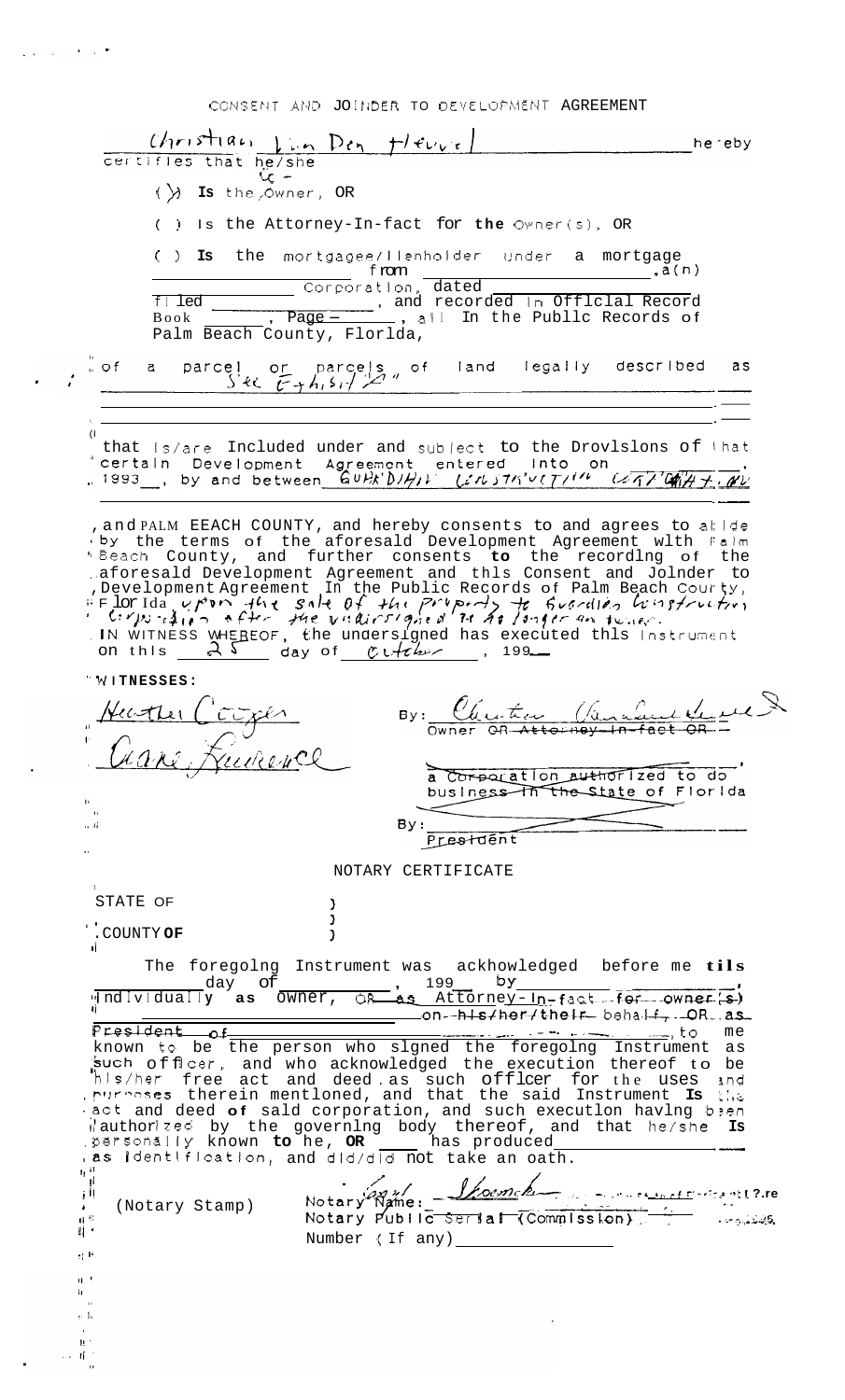#### **EXHIBIT " A "**

#### **LEGAL DESCRIPTION OF THE PROPERTY**

### PARCEL 1B

The South half  $(S1/2)$  of the Southwest quarter (SW1/4) of the Northeast quarter (NE1/4) of the Northeast quarter (NE1/4) 3f Section *27,* Township 45 South, Range 42 East, Palm Beach Count!, Florida.

## PARCSL 2B

 $\pmb{\cdot}$ 

The North half  $(N1/2)$  of the Southwest quarter (SW1/4) of the Northeast quarter (NE1/4) *of* the Northeas: quarter (NE1/4) of Section 27, Township 45 South, Range 42 East, Palm Beach County, Florida.

#### PARCEL 3B

The South half  $(S1/2)$  of the Northwest quarter (NW1/4) of the Northeast quarter **(NE1/4)** of the Northeas: quarter (NE1/4) (:If Section 27, Township 45 South, Range 42 East, Palm Beach County, Florida.

#### PARCEL 4B

The North half  $(N1/2)$  of the Northwest quarter  $(NW1/4)$  of the Northeast quarter (NE1/4) of the Northeast quarter (NE1/4) cf Section *27,* Township 45 South, Range 42 East, Palm Beach County, Florida.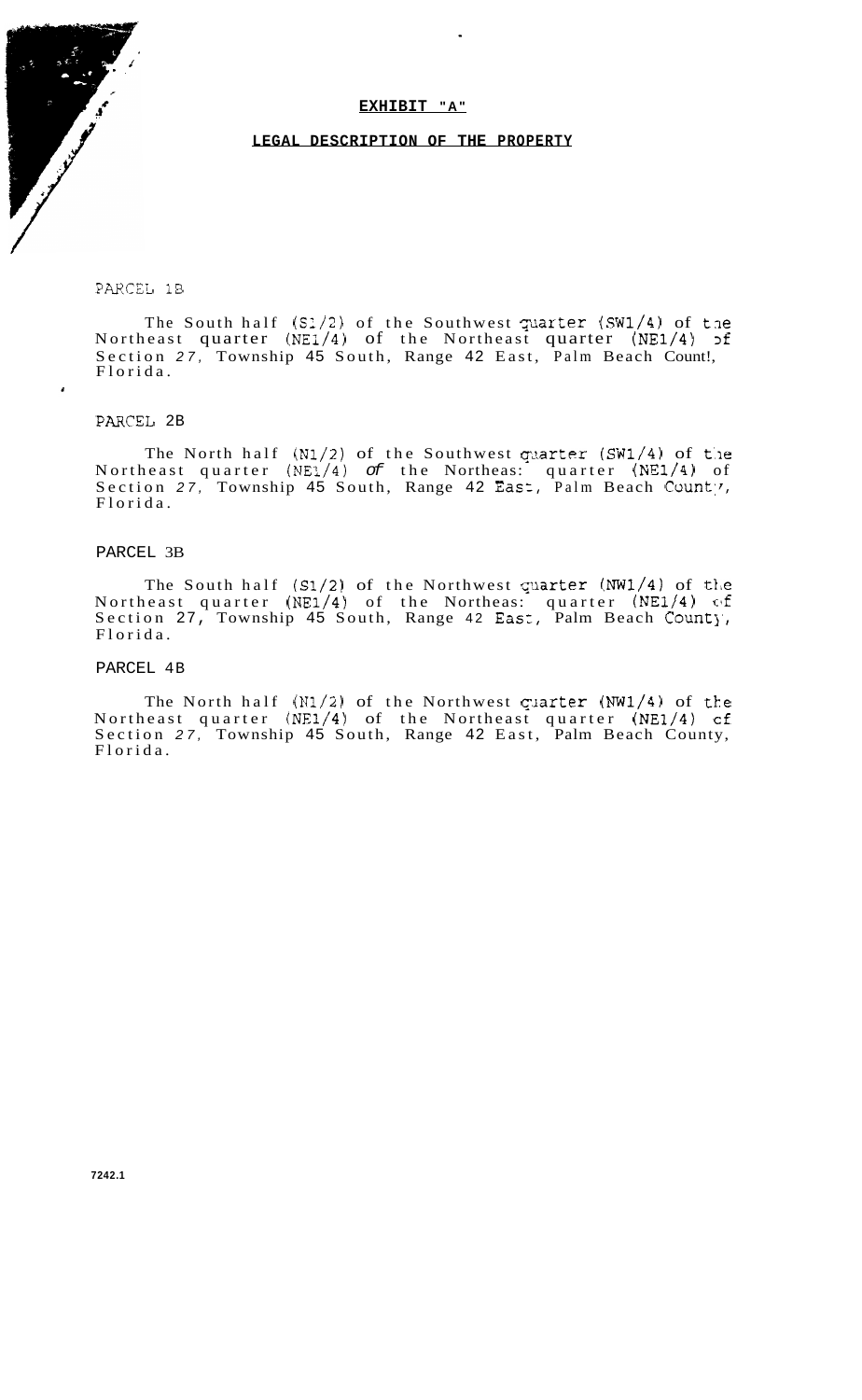# EXHIBIT "B"

# **BOUNDARY SURVEY**

 $\mathcal{L}^{\text{max}}_{\text{max}}$